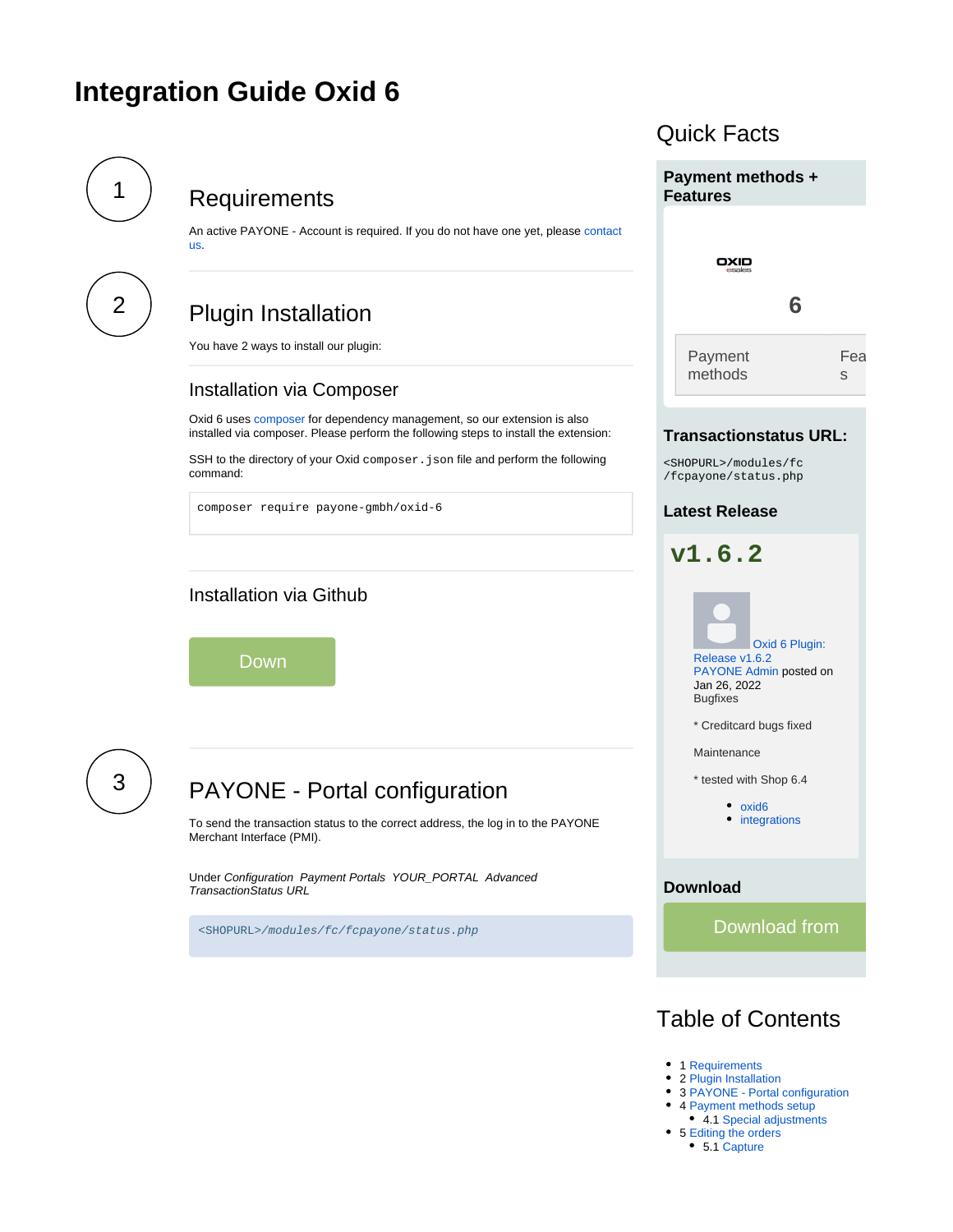5.2 [Refund](#page-13-2)

- 6 [Extended configurations](#page-13-3)
- 7 [Quick Facts](#page-0-3)

| $\rightarrow$ CHANNELS           |                              |                                      |
|----------------------------------|------------------------------|--------------------------------------|
|                                  | Portal: $=$ $=$ $=$ $=$      |                                      |
| $\rightarrow$ KONFIGURATION      |                              |                                      |
| <b>D ZAHLUNGSPORTALE</b>         | Allgemein Erweitert Optionen | API-Parameter<br><b>Riskcheck</b>    |
| $\rightarrow$ ACCOUNTS           | TransactionStatus URL:       | payone-calback/                      |
| $\rightarrow$ TRANSAKTIONSSTATUS | Key*:                        |                                      |
|                                  |                              | Neuen Key erzeugen                   |
|                                  | Verwendungszweck:            |                                      |
| $\rightarrow$ DOWNLOADS          | Verfahren Hashwert-          | md5 (bisheriges Verfahren)<br>$\sim$ |
| $\rightarrow$ BUCHHALTUNG        | Prüfung*:                    |                                      |
| $\rightarrow$ VERWALTUNG         |                              |                                      |

Please leave the hash check on md5 to ensure correct communication between PAYONE and the store.

#### **Additional Response-data**

Under General, set the Additional Response data for both Live and Test modes to "on ".



4

# Oxid - Admin configuration

Activate the module in the Oxid backend.

#### **ACTIVE NAME**

|    | denotes they below to think by the ACT |
|----|----------------------------------------|
|    | <b>GDPR Opt-in</b>                     |
|    | Herschedules and Netta Permany         |
|    | <b>Payment of Peyments</b>             |
|    | PAYONE Payment für OXID eShop          |
| ΝĄ | <b>Suite</b>                           |
|    | WYSIWYG Editor + Mediathek             |
|    |                                        |

<span id="page-1-0"></span>5

# Payment methods setup

• In the menu item Configuration Payment methods both the standard payment methods of your OXID eShop and the payment methods available via PAYONE are displayed. Here you can configure the desired payment methods.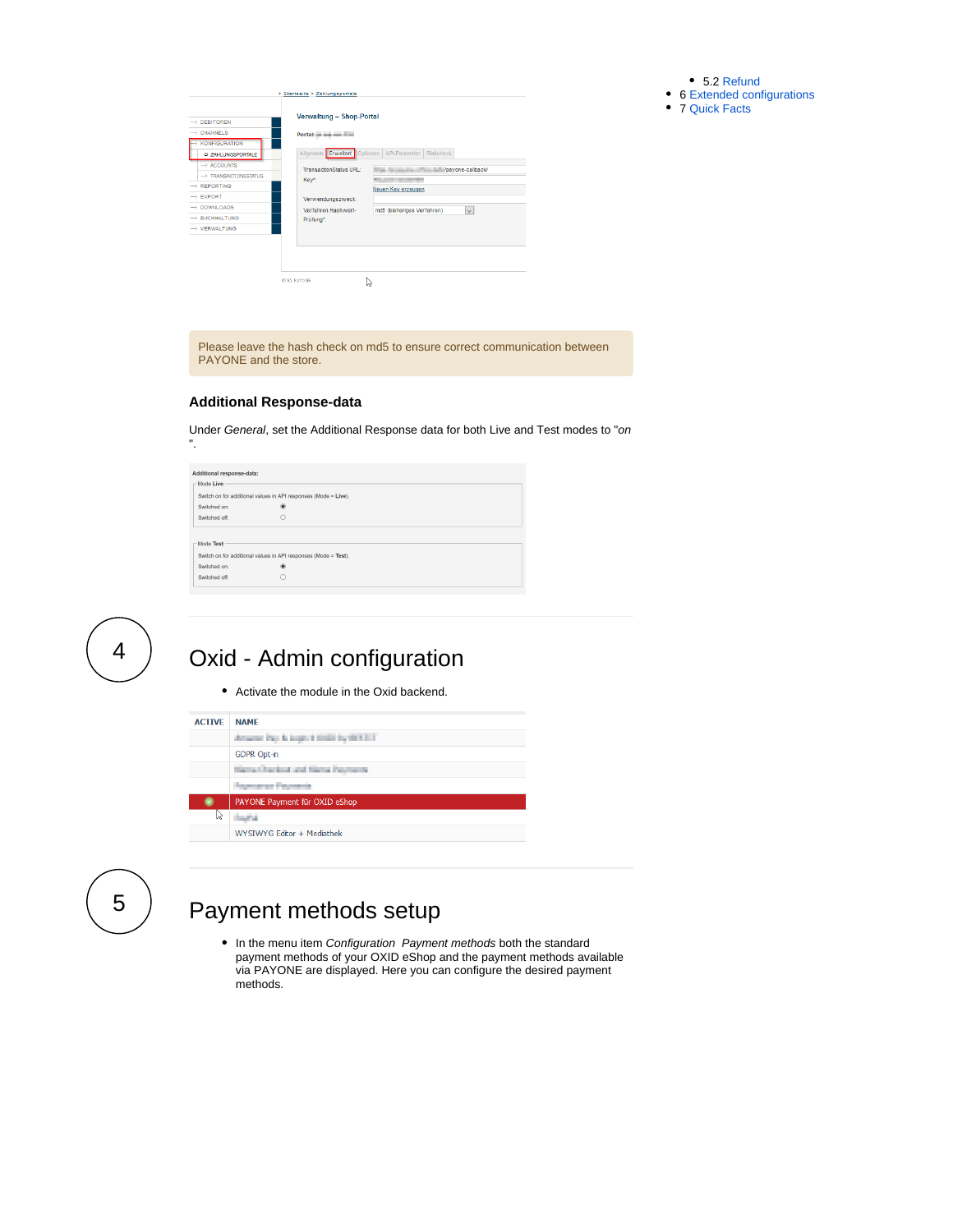| <b>PAYONE Configuration</b>                                                                                                                                    |                                                                          |
|----------------------------------------------------------------------------------------------------------------------------------------------------------------|--------------------------------------------------------------------------|
| <b>Payment Methods</b>                                                                                                                                         |                                                                          |
| <b>PAYONE Payment</b><br>Settings                                                                                                                              |                                                                          |
| Protect                                                                                                                                                        |                                                                          |
| Transactionsstatus -<br>forwarding                                                                                                                             |                                                                          |
| Transactionsstatus -<br>mapping                                                                                                                                |                                                                          |
| Errormessage -<br>Mapping                                                                                                                                      |                                                                          |
| The PAYONE payment types are an extension of the OXID standard<br>payment types and offer additional options.<br>Only in the header of the payment type table. | To display only the PAYONE payment types, use the filter function PAYONE |

| <b>NAME</b>            | I Nur PAYONE |
|------------------------|--------------|
| Bankeinzug/Lastschrift |              |
| <b>Rarzablen</b>       |              |

#### **Overview**

The overview shows you all PAYONE payment methods that are available for configuration. Please only configure the payment methods that have been activated for your merchant account.

| <b>NAMF</b>                    |
|--------------------------------|
| Bankeinzug/Lastschrift         |
| <b>Barzahlen</b>               |
| <b>BillSAFF</b>                |
| Klarna Rechnung                |
| Kreditkarte Channel Client-API |
| Kreditkarte Channel Frontend   |
| Nachnahme                      |
| Online-Ueberweisung            |
|                                |

Basic Configuration

**Basic Configuration**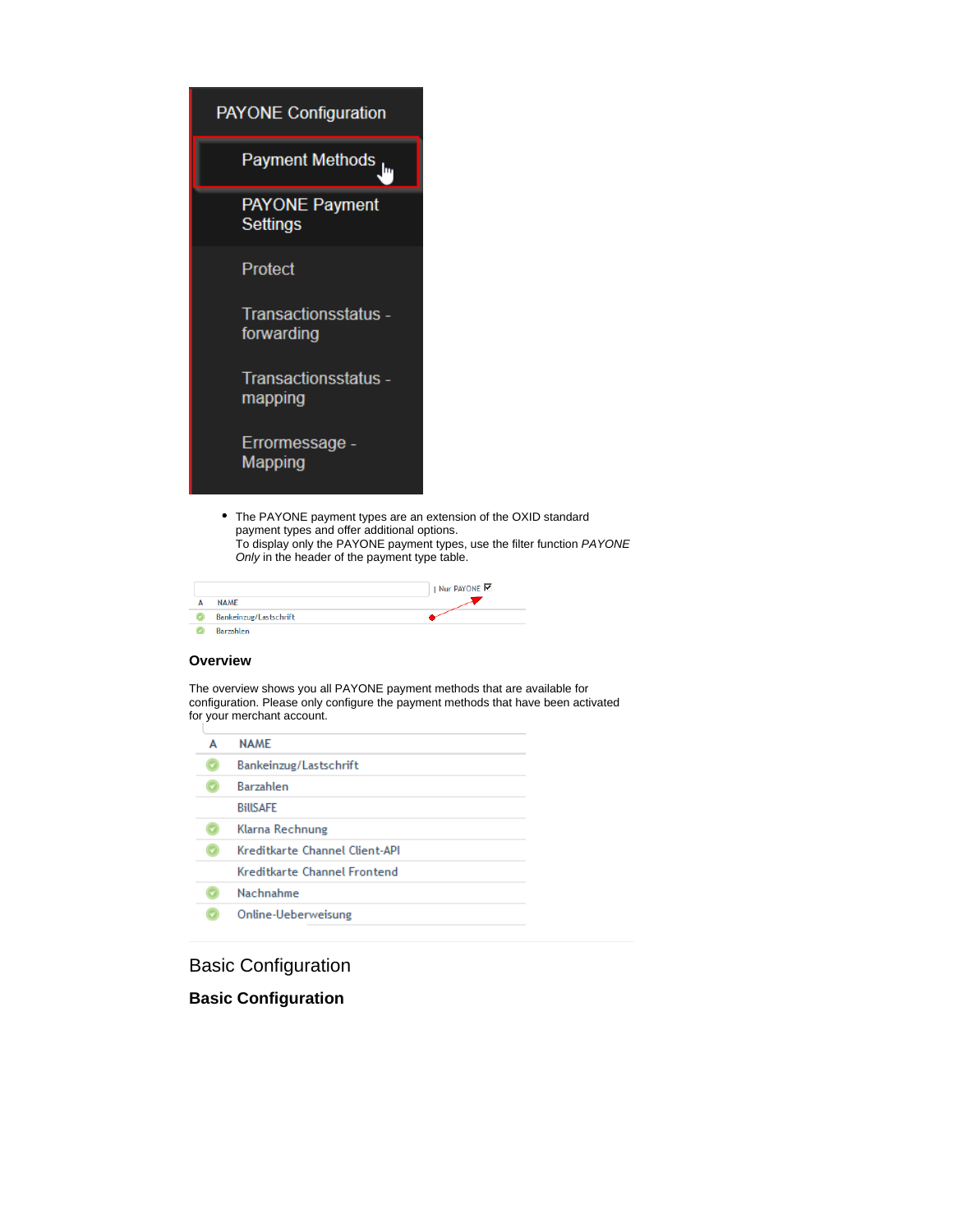You can recognize all PAYONE payment methods by the displayed logo.

| Main   | Country                                                                           | <b>RDFa</b> |                                                                                                   |        |
|--------|-----------------------------------------------------------------------------------|-------------|---------------------------------------------------------------------------------------------------|--------|
|        | BS/PAYONE                                                                         |             |                                                                                                   |        |
|        | This is a PAYONE payment method<br>Authorize-Method                               |             | $\cup$ Preauthorization $\heartsuit$<br>● Authorize ?                                             |        |
|        | <b>PAYONE Operation mode</b>                                                      |             | Live mode<br>$\bullet$ Test mode                                                                  |        |
| Active |                                                                                   |             |                                                                                                   |        |
| Name   |                                                                                   |             | AmazonPay                                                                                         |        |
|        | Price Surcharge/Reduction $(\epsilon)$ 0<br>Base of price<br>surcharge/reduction: |             | abs<br>$\angle$ 1. Value of all goods in cart<br>2. Discounts<br>3. Vouchers<br>4. Shipping costs | P<br>P |
|        | min. Credit Rating                                                                |             | 5. Gift Wrapping/Greeting Card<br>$\Omega$                                                        | 7      |

| <b>Field</b>                               | <b>Description</b>                                                                                                                                                                                                                                                                                                                                                                                                                                           |
|--------------------------------------------|--------------------------------------------------------------------------------------------------------------------------------------------------------------------------------------------------------------------------------------------------------------------------------------------------------------------------------------------------------------------------------------------------------------------------------------------------------------|
| Authori<br>zation-<br>Method               | • Preauthorization - The amount to be paid is reserved in the course of the<br>order. In this case, the debit must be initiated in a second step when the<br>goods are delivered (Capture). The receivable is only posted after the<br>capture has been carried out.<br>• Authorize - The amount tobe paid is collected immediately when the order<br>is placed. The receivable is immediately booked on the PAYONE platform.                                |
| <b>PAYON</b><br>F<br>Operati<br>ng<br>mode | Here you can specify for the respective payment type whether the payments are<br>to be processed in test mode or whether they are to be executed "live". You can<br>also configure the test mode for individual payment types.                                                                                                                                                                                                                               |
| Active                                     | Determines whether the payment method is available in the checkout process.                                                                                                                                                                                                                                                                                                                                                                                  |
| <b>Name</b>                                | Name of the payment method, which will be displayed in the checkout.                                                                                                                                                                                                                                                                                                                                                                                         |
| Price<br>Surchar<br>qe/<br>Reducti<br>on   | Here you can set a price premium/discount for the payment type. The prices can<br>be indicated in two different ways:<br>abs - indicates the absolute price (e.g. if you enter 7.50, 7.50 euros will be<br>charged).<br>• % - calculates the price in relation to the shopping cart value. (Example:<br>enter "2", 2% of the cart value will be added). You can also enter negative<br>values. (Example: enter "-2", 2% of the cart value will be deducted). |
| min.<br>Credit<br>Rating                   | Here you can specify that certain payment types are only available to users<br>/buyers who have at least the defined creditworthiness index. You can enter the<br>credit rating index for each user under the menu item Manage User User<br>Advanced.                                                                                                                                                                                                        |
|                                            | If you have ordered the Protect module from PAYONE, you can automatically<br>deposit this value with the respective user / buyer using the credit check.                                                                                                                                                                                                                                                                                                     |
|                                            |                                                                                                                                                                                                                                                                                                                                                                                                                                                              |

Settings for payment types without the PAYONE indicator have no effect on processing via PAYONE.

# **Subconfiguration**

**Subconfiguration**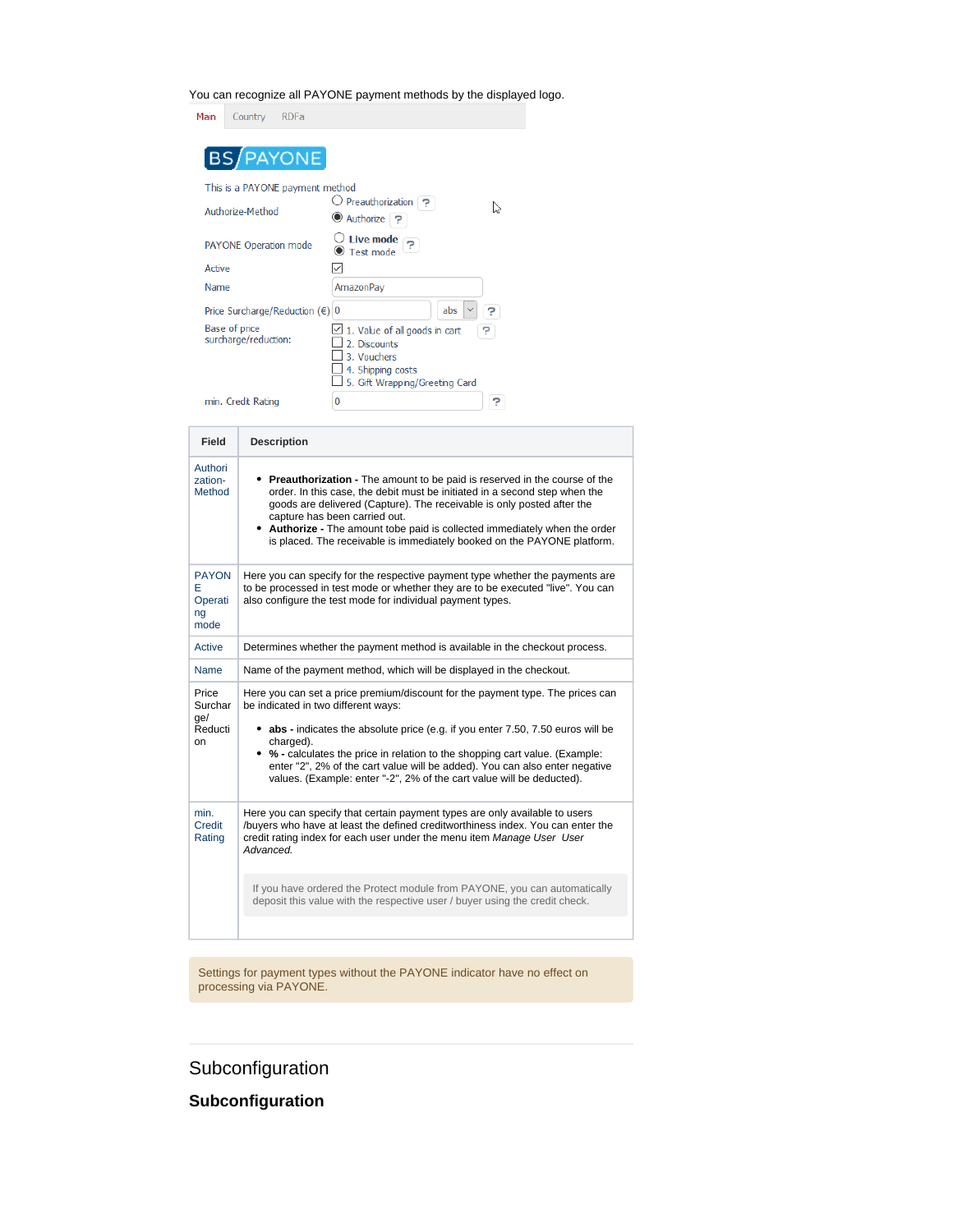The global configuration settings for communication with the PAYONE platform are made under PAYONE Configuration PAYONE Payment Settings.



#### **Connection Settings**

|  | $\overline{\phantom{a}}$ Connection-configuration |  |
|--|---------------------------------------------------|--|
|--|---------------------------------------------------|--|

| PAYONE Merchant ID                                         |
|------------------------------------------------------------|
| p PAYONE Portal ID<br>--                                   |
| PAYONE Portal Key                                          |
| PAYONE Sub-Account ID                                      |
| P Referencenumber prefix (optional)                        |
| <b>Hash Method</b><br>sha2-384 (empfohlen)<br>$\checkmark$ |

**Field Description** PAYON E Mercha nt ID You will find your PAYONE Merchant ID at the top right of the PAYONE Merchant Interface (PMI) and on all PAYONE invoices. PAYON E Portal ID Please enter the ID of the PAYONE payment portal you want to use to process the payments. The Portal ID can be found in the PAYONE Merchant Interface<br>(PMI) under the menu item *Configuration > Payment Portals.* PAYON E Portal Key The configuration can be found in the PAYONE Merchant Interface (PMI) under the menu item Configuration Payment Portals [Edit] Tab [Advanced] Key PAYON E Sub-Account  $\overline{1}$ Please enter the ID of the sub-account you want to use to process the payments. The ID can be found in the PAYONE Merchant Interface (PMI) under the menu item Configuration Accounts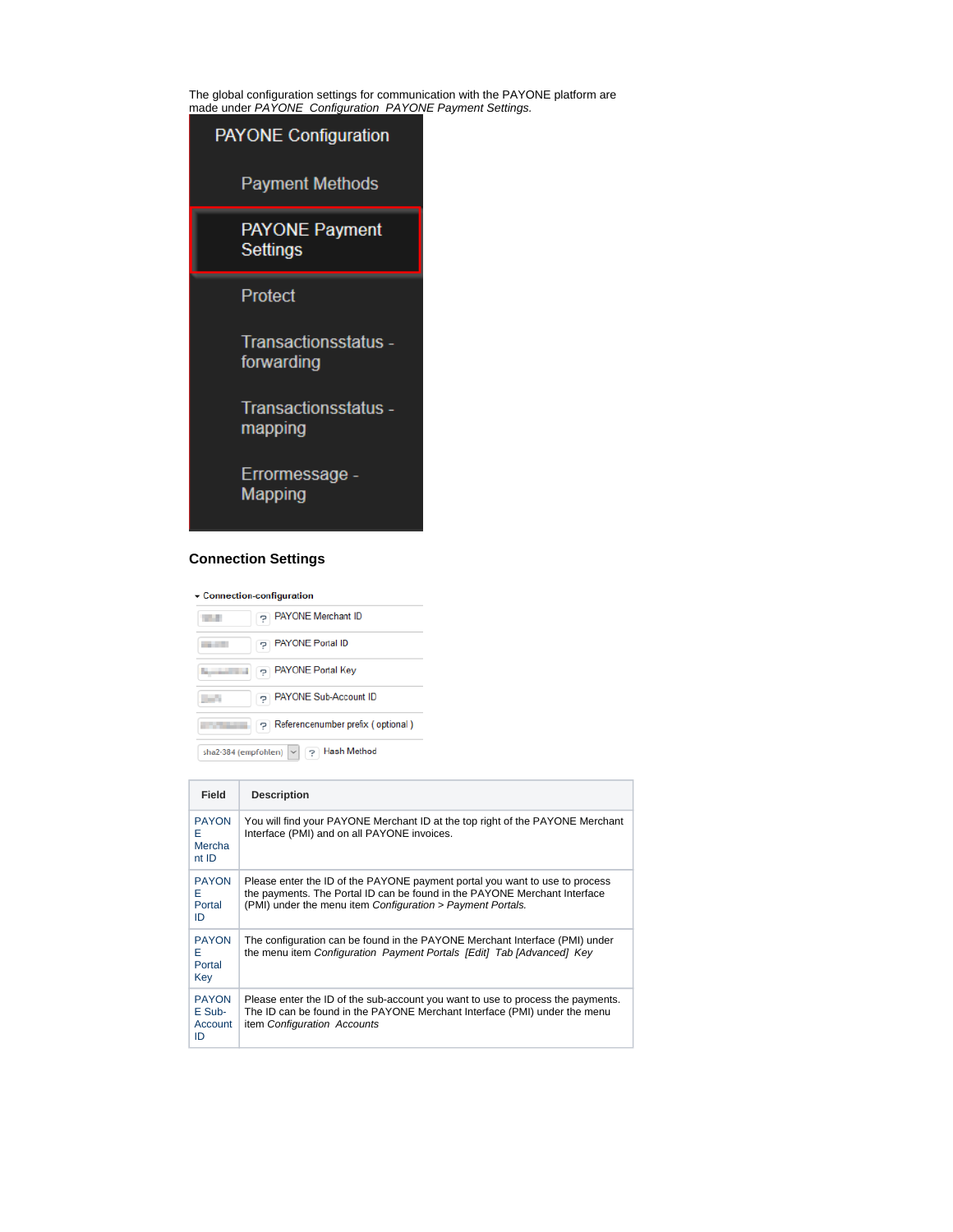

#### **General information**

| $\Box$ ? Send article list               |
|------------------------------------------|
| $\Box$ ? Save order before authorization |

| Field                                 | <b>Description</b>                                                                                                                 |
|---------------------------------------|------------------------------------------------------------------------------------------------------------------------------------|
| Send article list                     | Here you can configure that the article information is also transferred to<br>PAYONE.                                              |
|                                       | This option only needs to be activated if you have booked the<br>Invoicing module with PAYONE.                                     |
|                                       |                                                                                                                                    |
| Save order<br>before<br>authorization | Here you can define whether the order is already saved before the<br>payment confirmation. These orders are then in a wait status. |

# <span id="page-5-0"></span>Special adjustments

Some payment methods require special adjustments. The next points are only relevant to you if you use the specific payment method:

### **Creditcard**

### **Creditcard**

The Creditcard payment method in the extension is divided into various subtypes (card brands).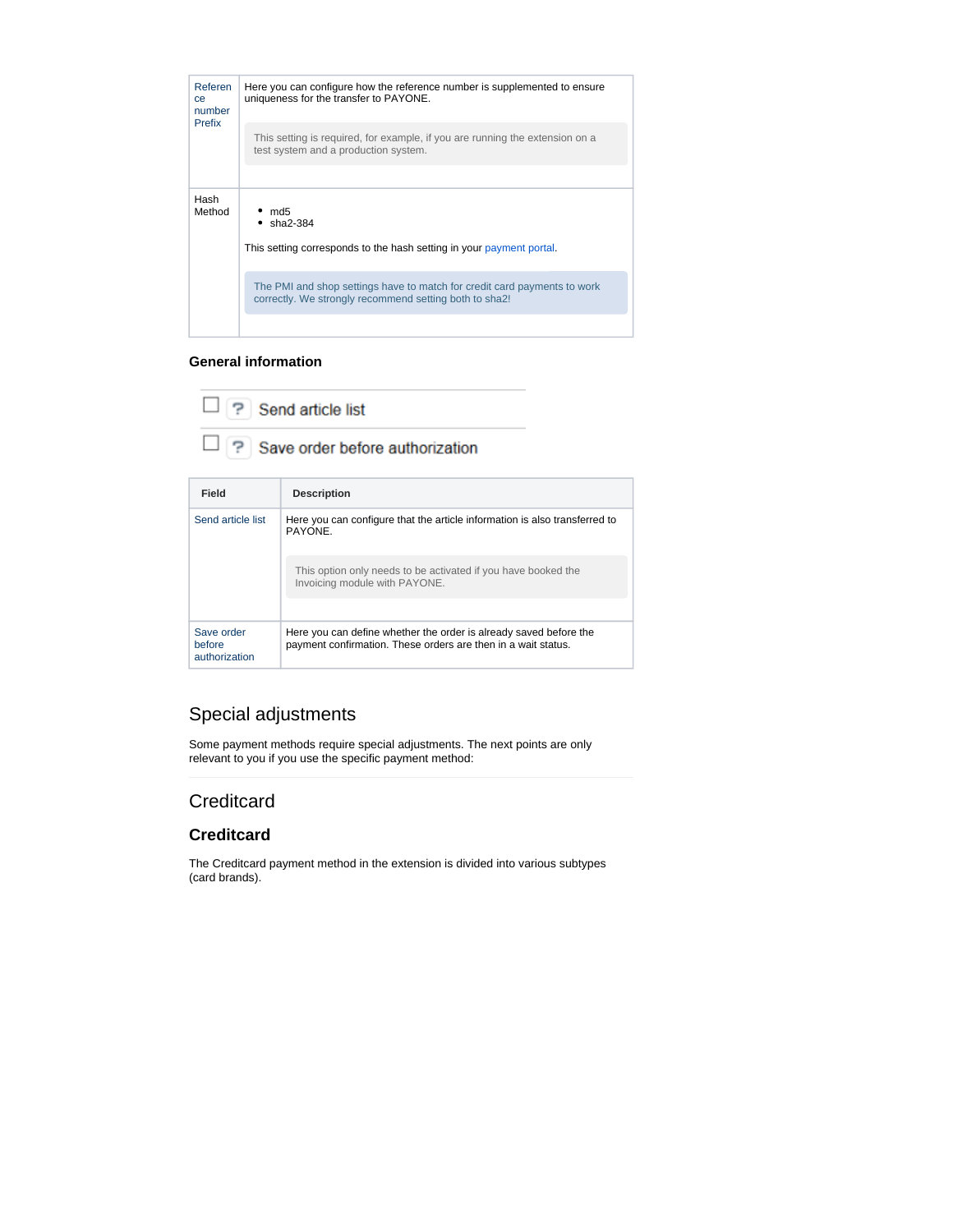You can activate or deactivate the respective card type in the overview. You also have the option of assigning countries from which you wish to accept the card to the respective card brand. In addition, you can set for each credit card brand whether it is activated in live or test mode.<br>Here, the individual credit card brands, for the payment method to enable and our

The setting for the payment by credit card you take with PAYONE -> Configura

| Visa                         | Assign Countries ? C Live C Test                            |
|------------------------------|-------------------------------------------------------------|
| <b>Mastercard</b>            | <b>POLive OF</b> Test<br>⊻<br><b>Assign Countries</b>       |
| Amex                         | Assign Countries ? O Live Test<br>⊻                         |
| <b>Diners</b>                | Assign Countries ? O Live Test                              |
| JCB                          | Assign Countries ? O Live O Test<br>$\mid\!\!\prec\!\!\mid$ |
| <b>Maestro International</b> | Assign Countries ? O Live @ Test<br>$\vee$                  |
| <b>Maestro UK</b>            | Assign Countries ? O Live Test                              |
| <b>Discover</b>              | <b>POLive OF</b> Test<br><b>Assign Countries</b>            |
| <b>Carte Bleue</b>           | <b>POLive OF</b> Test<br><b>Assign Countries</b>            |

Local card brands should only be assigned for the respective country (e.g. Carte Bleue = France). In addition, the respective card brand must have been ordered and activated for your merchant account.

#### **Credit Card Configuration**

The Oxid Extension offers you the conformity with the "lowest" Compliance Level according to PCI DSS (SAQ A). Since in this compliance level all credit card data may only be entered in fields hosted by a PCI DSS certified service provider, our extension uses iFrames that are integrated into the checkout. However, these do not inherit the CSS of the shop template, but contain their own style. You can use the following settings to customize these fields.



| Field                   | <b>Description</b>                                                                                                                                                                                                 |  |  |  |
|-------------------------|--------------------------------------------------------------------------------------------------------------------------------------------------------------------------------------------------------------------|--|--|--|
| Request-type            | hosted-IFrame<br>AJAX                                                                                                                                                                                              |  |  |  |
|                         | Make sure to always use "hosted iFrame". Only merchants with a PCI<br>DSS certification level of SAQ A-EP or greater are allowed to use AJAX.<br>We still strogly suggest using hosted iFrame!                     |  |  |  |
|                         |                                                                                                                                                                                                                    |  |  |  |
| Input-<br>configuration | Here you can set separate parameters for the individual fields of the credit<br>card query.                                                                                                                        |  |  |  |
| <b>Type</b>             | <b>Numeric -</b> Only numbers are allowed and for mobile devices the<br>numeric keyboard is used input type="tel".<br>Password - input type="password"<br>• Text - input type="text"<br>Selection - drop-down list |  |  |  |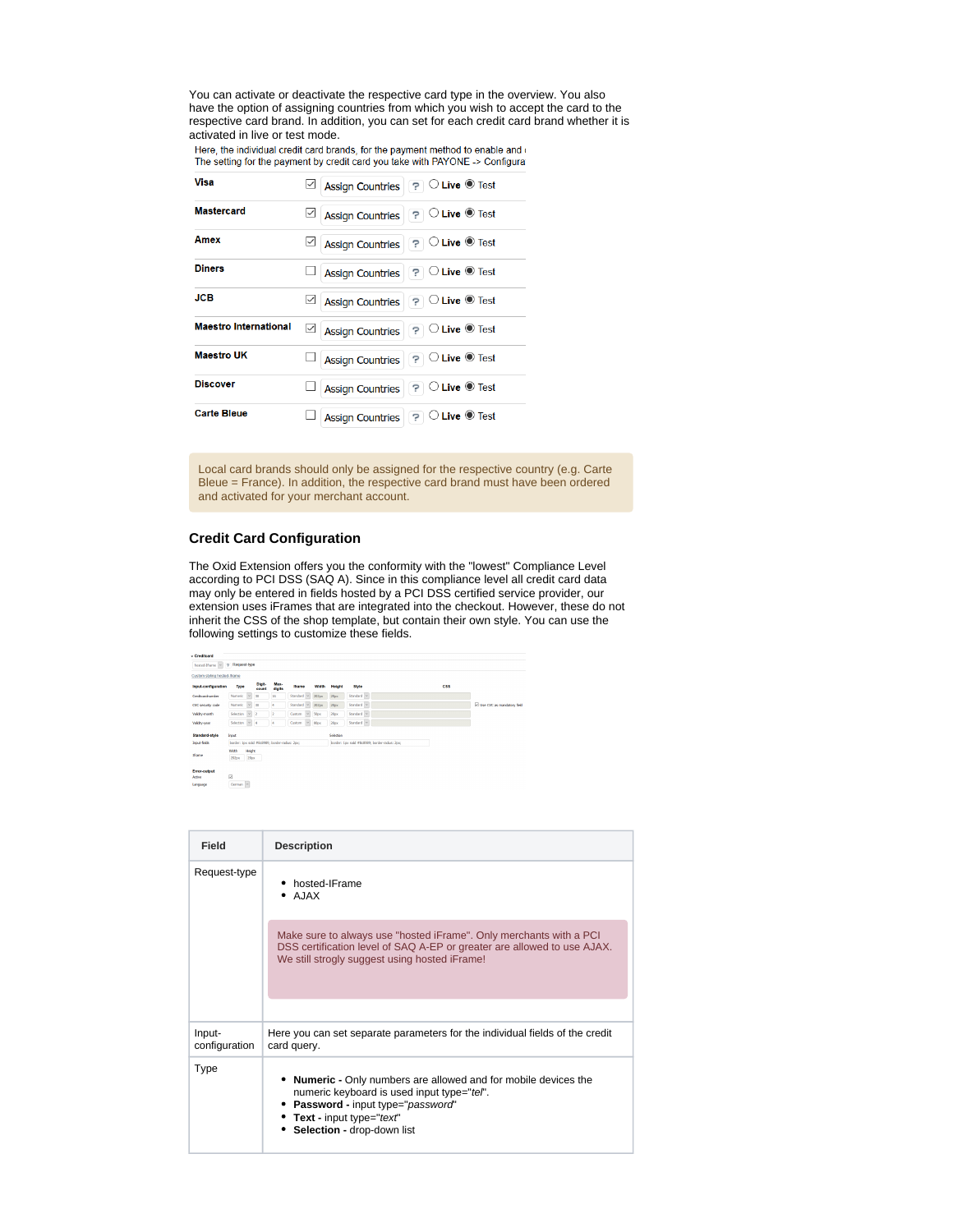| Digit-count<br>Length of the field in characters (HTML attribute size)<br>Maximum length of input (HTML attribute maxlength)<br>Max-digits<br><b>IFrame</b><br>• Standard - Uses width and height from standard style<br>• Custom - Uses width and height from the following fields<br>Width<br>CSS - Specify width<br>CSS - Indication of height<br>Height<br><b>Style</b><br>• Standard - Uses CSS specification from Standard<br>• Custom - Uses CSS specification from the following field<br><b>CSS</b><br>Specification of CSS properties for field<br>The use of the attribute "url" leads to a non-display of the field<br>Standard-<br>style<br>Input-fields<br>• Input - CSS specification for all input fields (HTML input)<br>• Selection - CSS specification for all selection fields (HTML select)<br><b>Iframe</b><br>• Width - CSS specification<br>• Height - CSS specification<br>Error-<br>output<br>Enables error output in checkout related to credit card entries.<br>Active<br>Selection of the display language for the error messages.<br>Language |  |  |  |
|-----------------------------------------------------------------------------------------------------------------------------------------------------------------------------------------------------------------------------------------------------------------------------------------------------------------------------------------------------------------------------------------------------------------------------------------------------------------------------------------------------------------------------------------------------------------------------------------------------------------------------------------------------------------------------------------------------------------------------------------------------------------------------------------------------------------------------------------------------------------------------------------------------------------------------------------------------------------------------------------------------------------------------------------------------------------------------|--|--|--|
|                                                                                                                                                                                                                                                                                                                                                                                                                                                                                                                                                                                                                                                                                                                                                                                                                                                                                                                                                                                                                                                                             |  |  |  |
|                                                                                                                                                                                                                                                                                                                                                                                                                                                                                                                                                                                                                                                                                                                                                                                                                                                                                                                                                                                                                                                                             |  |  |  |
|                                                                                                                                                                                                                                                                                                                                                                                                                                                                                                                                                                                                                                                                                                                                                                                                                                                                                                                                                                                                                                                                             |  |  |  |
|                                                                                                                                                                                                                                                                                                                                                                                                                                                                                                                                                                                                                                                                                                                                                                                                                                                                                                                                                                                                                                                                             |  |  |  |
|                                                                                                                                                                                                                                                                                                                                                                                                                                                                                                                                                                                                                                                                                                                                                                                                                                                                                                                                                                                                                                                                             |  |  |  |
|                                                                                                                                                                                                                                                                                                                                                                                                                                                                                                                                                                                                                                                                                                                                                                                                                                                                                                                                                                                                                                                                             |  |  |  |
|                                                                                                                                                                                                                                                                                                                                                                                                                                                                                                                                                                                                                                                                                                                                                                                                                                                                                                                                                                                                                                                                             |  |  |  |
|                                                                                                                                                                                                                                                                                                                                                                                                                                                                                                                                                                                                                                                                                                                                                                                                                                                                                                                                                                                                                                                                             |  |  |  |
|                                                                                                                                                                                                                                                                                                                                                                                                                                                                                                                                                                                                                                                                                                                                                                                                                                                                                                                                                                                                                                                                             |  |  |  |
|                                                                                                                                                                                                                                                                                                                                                                                                                                                                                                                                                                                                                                                                                                                                                                                                                                                                                                                                                                                                                                                                             |  |  |  |
|                                                                                                                                                                                                                                                                                                                                                                                                                                                                                                                                                                                                                                                                                                                                                                                                                                                                                                                                                                                                                                                                             |  |  |  |
|                                                                                                                                                                                                                                                                                                                                                                                                                                                                                                                                                                                                                                                                                                                                                                                                                                                                                                                                                                                                                                                                             |  |  |  |
|                                                                                                                                                                                                                                                                                                                                                                                                                                                                                                                                                                                                                                                                                                                                                                                                                                                                                                                                                                                                                                                                             |  |  |  |
|                                                                                                                                                                                                                                                                                                                                                                                                                                                                                                                                                                                                                                                                                                                                                                                                                                                                                                                                                                                                                                                                             |  |  |  |
|                                                                                                                                                                                                                                                                                                                                                                                                                                                                                                                                                                                                                                                                                                                                                                                                                                                                                                                                                                                                                                                                             |  |  |  |

# PAYONE Direct debit

### **PAYONE Direct debit**

In the direct debit area, you can make settings with regard to the SEPA procedure (Single European Payments Area).

| - Lastschrift                                          |                                                                                                                                                                        |  |  |  |
|--------------------------------------------------------|------------------------------------------------------------------------------------------------------------------------------------------------------------------------|--|--|--|
| Eingabe der Bankdaten                                  |                                                                                                                                                                        |  |  |  |
| Dänemark<br>Deutschland<br>Finnland<br>Niederlande     | Liste der unterstützten Kontoländer.<br>Für Mehrfachmarkierung STRG-Taste gedrückt halten.                                                                             |  |  |  |
| Nur bei Deutschen Konten                               | zusätzlich Kontonummer/Bankleitzahl anzeigen                                                                                                                           |  |  |  |
| <b>BIC</b> abfragen                                    |                                                                                                                                                                        |  |  |  |
| <b>Mandatserteilung</b><br>der POS-Sperrliste möglich. | Die Mandatserteilung erfolgt mit dem kostenpflichtigen Reguest "managemandate".<br>Dieser Request beinhaltet einen bankaccountcheck. Allerdings ist hier keine Abfrage |  |  |  |

Mandatserteilung aktiv

Download Mandat als PDF<br>Diese Option kann nur ausgewählt werden, wenn bei PAYONE das Produkt<br>"SEPA-Mandate als PDF" gebucht wurde.

Download Mandat als PDF

| Field     | <b>Description</b>                                            |
|-----------|---------------------------------------------------------------|
| countries | Selection of countries for which direct debit may be offered. |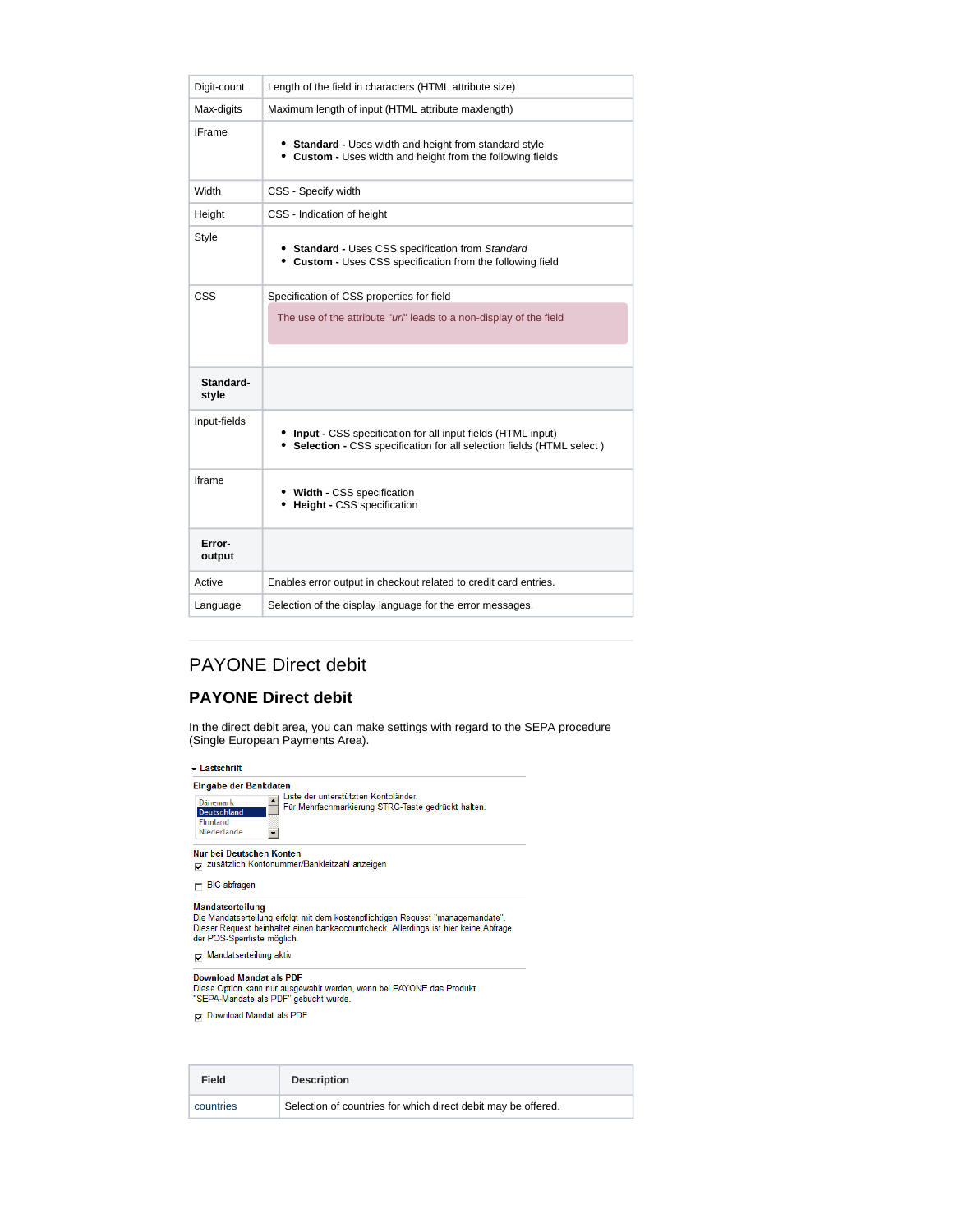| Account number<br>Display bank<br>sort code | For German accounts, it is still possible to display the account number<br>and bank sort code in addition to the IBAN / BIC. With this selection you<br>activate the display. |
|---------------------------------------------|-------------------------------------------------------------------------------------------------------------------------------------------------------------------------------|
| Active mandate<br>allocation                | Activates the mandate management of PAYONE.                                                                                                                                   |
| Download<br>mandate as<br><b>PDF</b>        | Here you can define whether the buyer receives a download of the<br>mandate from PAYONE at the end of the checkout.                                                           |

# PayPal

# **PayPal**

- PayPal

 $\boxed{?}$  Rechnungsadresse bei fehlender Lieferadresse als Lieferadresse übergeben. Hier können Sie die verwendeten PayPal Express Logos hinterlegen.

| Aktiv | Sprache        | Logo                                                   | Hochladen                               | <b>Standard</b> |
|-------|----------------|--------------------------------------------------------|-----------------------------------------|-----------------|
| ∣⊽    | Deutsch        | <b>Express-Kauf PayPal</b><br>Schnell, einfach, sicher | Keine Datei ausgewählt.<br>Durchsuchen. | $\epsilon$      |
| ا ⊽   | <b>English</b> | Checkout PayPal<br>Fast, easy, secure.                 | Durchsuchen.<br>Keine Datei ausgewählt. |                 |

Weitere Sprache hinzufügen

| Field                                                                                                      | <b>Description</b>                                                                                                                                                                                                         |
|------------------------------------------------------------------------------------------------------------|----------------------------------------------------------------------------------------------------------------------------------------------------------------------------------------------------------------------------|
| In case of missing delivery<br>address, the billing address<br>will be handed over as<br>delivery address. | If no explicit delivery address or a different delivery address<br>has been specified, the billing address will be transmitted as<br>the delivery address for the payment method PayPal - if the<br>checkbox is activated. |
| active                                                                                                     | Activates the entry                                                                                                                                                                                                        |
| language                                                                                                   | Language to which this entry applies. Only languages created<br>in the OXID eShop are displayed.                                                                                                                           |
| logo                                                                                                       | Preview of the uploaded logo, which will be used later in the<br>checkout.                                                                                                                                                 |
| upload                                                                                                     | At this point the logo can be selected.                                                                                                                                                                                    |
| standard                                                                                                   | If activated, the entry or logo of this entry will be the default<br>for all languages where no logo is available.                                                                                                         |

# Barzahlen

#### **Barzahlen**

To activate the payment method, we recommend that you copy the display at: [https://i](https://integration.barzahlen.de/de/designanforderungen) [ntegration.barzahlen.de/de/designanforderungen](https://integration.barzahlen.de/de/designanforderungen) **Example:**

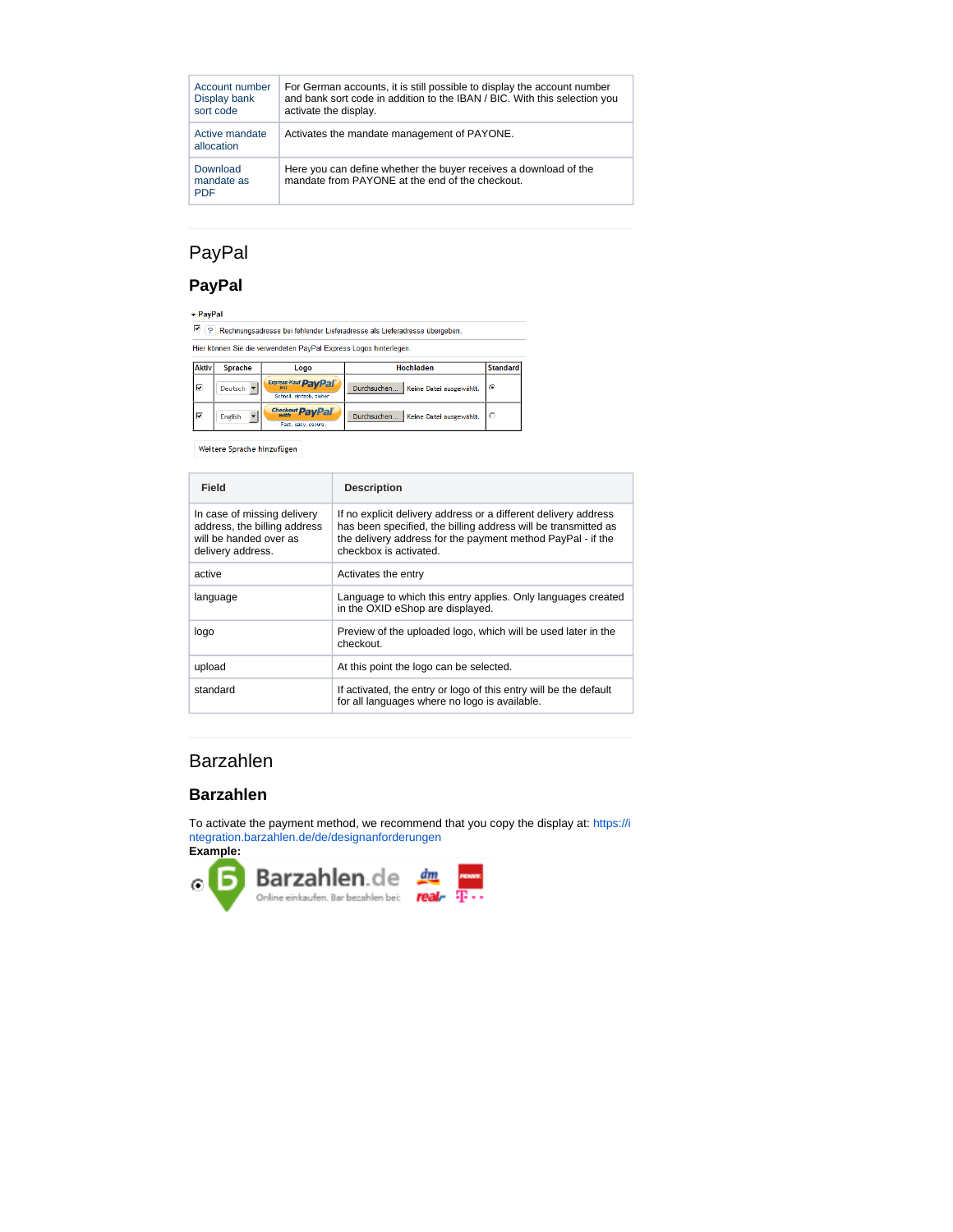```
Example Code
```

```
<label for="payment_barzahlen">
   <img style="height: 3em; vertical-align: -1em;" src="
https://cdn.barzahlen.de/images/barzahlen_logo.png" alt="
Barzahlen">
</label>
<img style="float: right; margin-left: 10px; max-width: 
180px; max-height: 180px;" src="https://cdn.barzahlen.de
/images/barzahlen_special.png">
Mit Abschluss der Bestellung bekommen Sie einen Zahlschein 
angezeigt, den Sie sich ausdrucken oder auf Ihr Handy 
schicken lassen können. Bezahlen Sie den Online-Einkauf mit 
Hilfe des Zahlscheins an der Kasse einer Barzahlen-
Partnerfiliale.<br/><br/>
<strong>Bezahlen Sie bei:</strong>
<img src="https://cdn.barzahlen.de/images
/barzahlen_partner_01.png" style="height: 1em; vertical-
align: -0.1em;">
<img src="https://cdn.barzahlen.de/images
/barzahlen_partner_02.png" style="height: 1em; vertical-
align: -0.1em;">
<img src="https://cdn.barzahlen.de/images
/barzahlen_partner_03.png" style="height: 1em; vertical-
align: -0.1em;">
<img src="https://cdn.barzahlen.de/images
/barzahlen_partner_04.png" style="height: 1em; vertical-
align: -0.1em;">
<img src="https://cdn.barzahlen.de/images
/barzahlen_partner_05.png" style="height: 1em; vertical-
align: -0.1em;">
<img src="https://cdn.barzahlen.de/images
/barzahlen_partner_06.png" style="height: 1em; vertical-
align: -0.1em;">
<img src="https://cdn.barzahlen.de/images
/barzahlen_partner_07.png" style="height: 1em; vertical-
align: -0.1em;">
<img src="https://cdn.barzahlen.de/images
/barzahlen_partner_08.png" style="height: 1em; vertical-
align: -0.1em;">
<img src="https://cdn.barzahlen.de/images
/barzahlen_partner_09.png" style="height: 1em; vertical-
align: -0.1em;">
<img src="https://cdn.barzahlen.de/images
/barzahlen_partner_10.png" style="height: 1em; vertical-
align: -0.1em;">
```
### Unzer Payments

#### **Unzer Payments**

#### - Payolution

| ? Payolution im B2B-Modus betreiben |
|-------------------------------------|
| ှာ Firmenname                       |
| Payolution Benutzername             |
| <b>Payolution Passwort</b>          |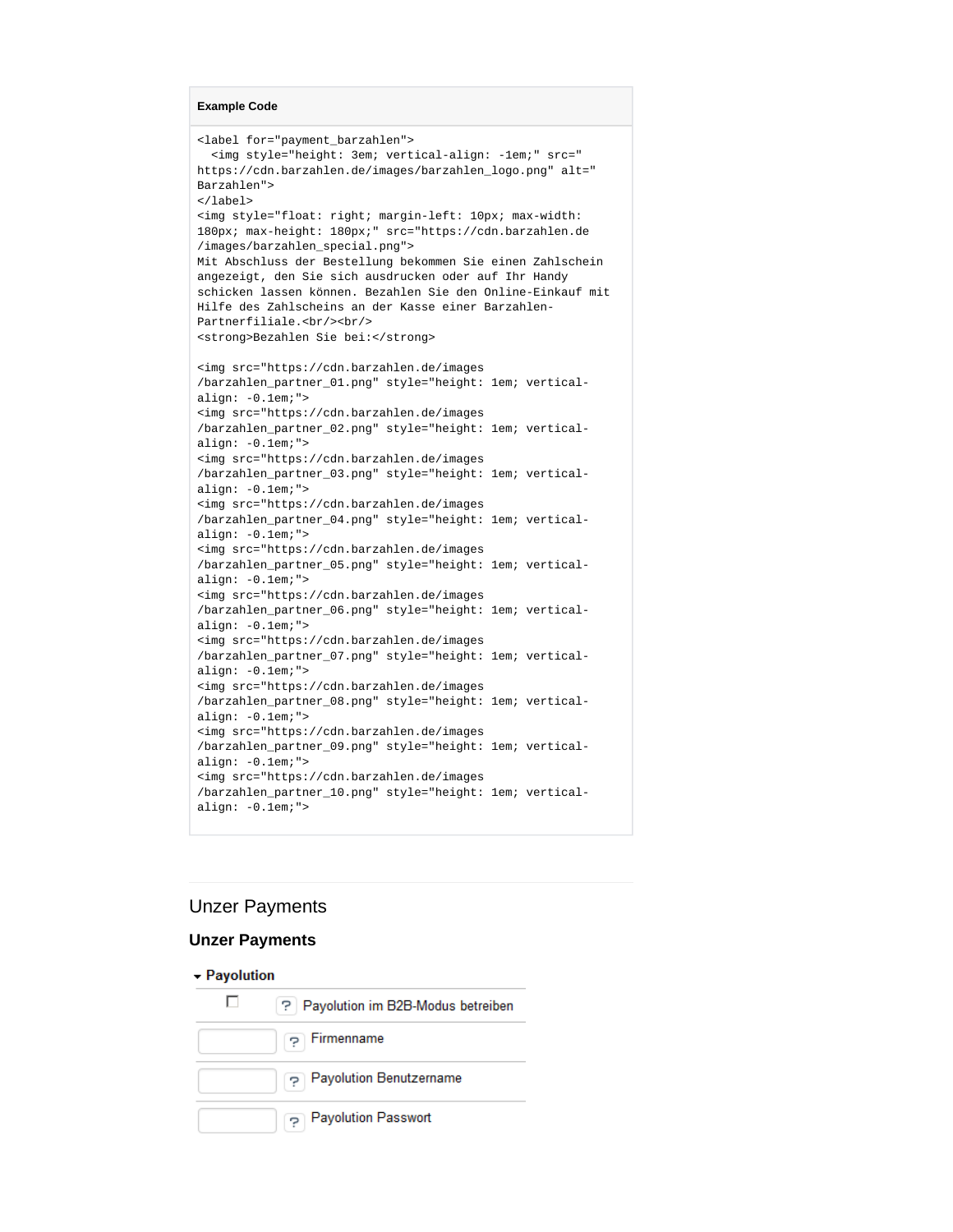| Field                                       | <b>Description</b>                                                                                                                                                                                                                                                                                         |
|---------------------------------------------|------------------------------------------------------------------------------------------------------------------------------------------------------------------------------------------------------------------------------------------------------------------------------------------------------------|
| Operate<br>Payoluti<br>on in<br>B2B<br>mode | If the B2B mode is activated, it is automatically assumed that it is a B2B<br>transaction if the "Company" field was executed when entering the address. To<br>check the creditworthiness of the company, further information such as the<br>commercial register number is then requested in the checkout. |
| Compa<br>ny's<br>name                       | The full name of the company must appear here. The name will be used in the<br>privacy policy.                                                                                                                                                                                                             |
| Payoluti<br>on.<br>Userna<br>me             | In order to retrieve the installment purchase draft contract, the user name<br>assigned by Paysafe must be stored here.                                                                                                                                                                                    |
| Payoluti<br>on<br>Passwo<br>rd              | The password assigned by Unzer must be stored here in order to retrieve the<br>installment purchase draft contract.                                                                                                                                                                                        |

# Ratepay

### **Ratepay**

| - RatePay               |          |                           |                                                            |  |                |
|-------------------------|----------|---------------------------|------------------------------------------------------------|--|----------------|
| <b>RatePay Settings</b> |          |                           |                                                            |  |                |
| п                       |          | ? Use RatePay in B2B mode |                                                            |  |                |
| <b>RatePay profiles</b> |          |                           |                                                            |  |                |
|                         | Shop-ID: |                           | Currency: EUR v RatePay payment method: RatePay Rechnung v |  | Delete profile |
| Add profile             |          |                           |                                                            |  |                |

For Ratepay Invoice to work, please add your profile ID and provide the corresponding currency.

When B2B mode is activated and the company name specified by the user, the VAT ID no. is requested. For B2C customers the date of birth is requested instead.

# Amazon Pay

### **Amazon Pay**

| - AmazonPay |  |  |
|-------------|--|--|
|             |  |  |

**Amazon Seller-ID** Amazon Client-ID Amazon-Konfiguration von Payone abrufen Amazon Pay (Standard) |V | Amazon Button Typ Gold (standard) v Amazon Button Farbe  $\boxed{\smile}$  Amazon-Modus Immer Synchron

Automatisch (Bei SSL "Popup" und ohne "Redirect")  $\boxed{\vee}$  Loginmethode

| Field               | <b>Description</b>             | <b>Example</b> |
|---------------------|--------------------------------|----------------|
| Amazon<br>Seller ID | Displays the current Seller ID |                |
| Amazon<br>Client ID | Displays the current Client ID |                |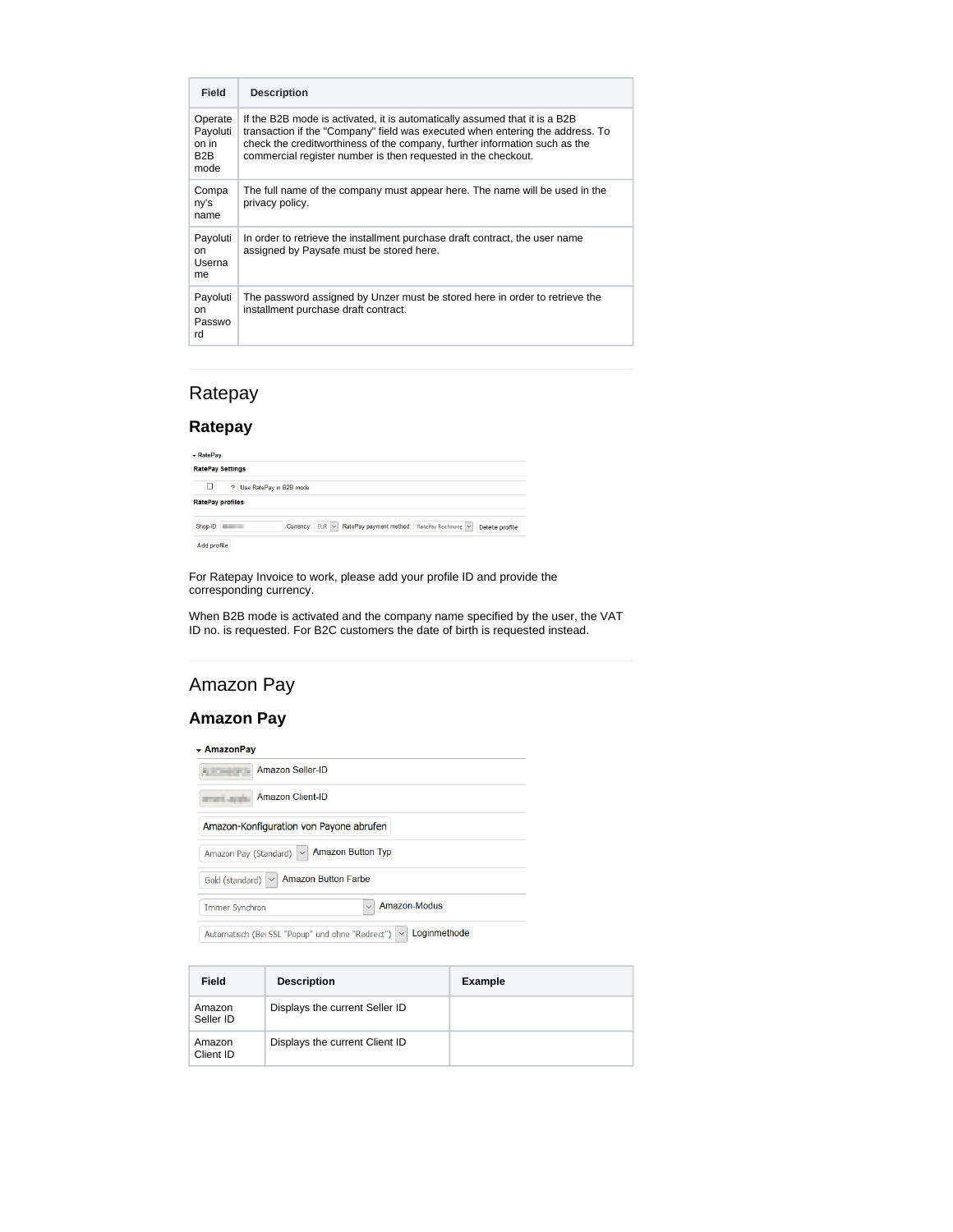| Retrieve<br>configuration<br>from<br><b>PAYONE</b> | click this button to retrieve the<br>current configuration from PAYONE.<br>This payment method won't<br>work before the configuration<br>has been saved! |                                                                                                                                                                                          |
|----------------------------------------------------|----------------------------------------------------------------------------------------------------------------------------------------------------------|------------------------------------------------------------------------------------------------------------------------------------------------------------------------------------------|
| Amazon<br><b>Button Type</b>                       | Amazon Pay (standard)<br>Pay (slightly smaller)<br>• Amazon Pay (super small)                                                                            | <b>amazon</b> pay<br>≫<br>NUTZEN SIE IHR AMAZON KONTO<br>Dа<br>amazon<br>pay                                                                                                             |
| Amazon<br><b>Button Color</b>                      | Gold<br>Light grey<br>• Dark grey                                                                                                                        | amazon pay<br>≫<br>NUTZEN SIE IHR AMAZON KONTO<br>amazon pay<br>NUTZEN SIE IHR AMAZON KONTO<br>amazon<br>pay<br>pay<br>amazon pay<br>NUTZEN SIE IHR AMAZON KONTO<br>amazon<br>раγ<br>pay |
| Amazon<br>Mode                                     | <b>Always Synchronous</b><br>Asynchronous on failure - ca<br>n have better conversion rate,<br>but can complicate your<br>workflow                       |                                                                                                                                                                                          |
| Login method                                       | Automatic - recommended<br>setup<br>• Popup - only works for SSL-<br>secured Shops<br>Redirect                                                           |                                                                                                                                                                                          |

#### **Integration Settings in Seller Central**

Please enter the following URL under Integrator-URL in the item "Integration settings" in Seller Central: <https://gpc-sys.pay1.de/gpc/amazon/1.0/notify> - the "Seller URL" may remain empty. This URL ensures that the shop receives all notifications from Amazon.

| amazon pay<br>BESTELLUNGEN INTEGRATION BERICHTE<br><b>KUNDENZUFRIEDENHEIT</b>                                           |  |  |  |  |  |
|-------------------------------------------------------------------------------------------------------------------------|--|--|--|--|--|
| Integrationseinstellungen                                                                                               |  |  |  |  |  |
| Klicken Sie auf Bearbeiten, um Ihre Integrationseinstellungen zu überprüfen und zu bearbeiten.<br>Weitere Informationen |  |  |  |  |  |
| Integrationseinstellungen:<br>Sofortbenachrichtigungs-Einstellungen:                                                    |  |  |  |  |  |
| <b>Händler-URL:</b>                                                                                                     |  |  |  |  |  |
| Integrator-URL:                                                                                                         |  |  |  |  |  |
| Abbrechen<br><b>Aktualisieren</b>                                                                                       |  |  |  |  |  |

Also please make sure to store all your shop URLs as allowed Javascript Origin in Seller Central.

- 1. From the Seller Central home page, select "Integration Integration Central" from the navigation bar on top-left side
- 2. From Integration Central page, scroll down to the "Manage client ID /store ID(s)" section, and click "View client ID/store ID(s)"
- 3. If you have an existing client or Store ID registered, review the configuration of the selected store. You can click on the "Edit" link on the right side to edit informatio
- 4. If you click on the "Edit" button, you can edit all the details of the client configuration
- 5. From STEP 3, if you click on the "Create new configuration" link on top, you will be able to create a new client configuration providing all the relevant information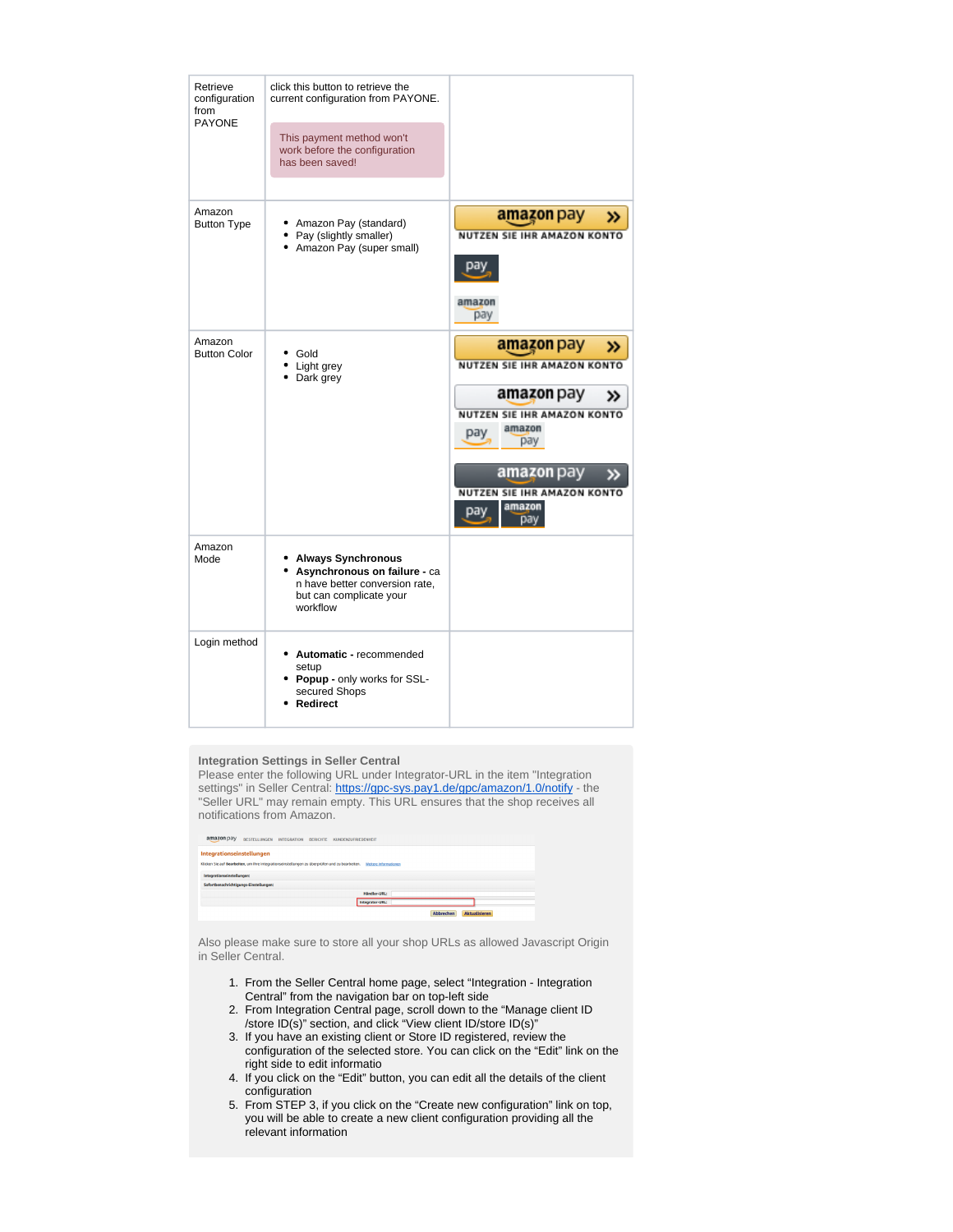| Client-ID/Store-ID 7                                                                                                             |          |  |
|----------------------------------------------------------------------------------------------------------------------------------|----------|--|
|                                                                                                                                  | Kopieren |  |
| Client Secret 2                                                                                                                  |          |  |
|                                                                                                                                  | Anzeigen |  |
| <b>Beschreibung</b>                                                                                                              |          |  |
| Payone test account                                                                                                              |          |  |
| URL zur Datenschutzrichtlinie (?)                                                                                                |          |  |
| JavaScript-Ursprünge 2                                                                                                           |          |  |
| Rückleitungs-URLs <sup>7</sup>                                                                                                   |          |  |
| Additionally, the Allowed Return URL has to be set to <shoproot>/index.php?<br/>cl=user&amp;fnc=fcpoamazonloginreturn</shoproot> |          |  |
|                                                                                                                                  |          |  |
| <b>Allowed Return URLs: 22</b><br>https://shoproot.com//index.php?<br>cl=user&fnc=fcpoamazonloginreturn<br>(Ontional)            |          |  |

# PAYONE Secure Invoice

(Optional)

### **PAYONE Secure Invoice**

A separate payment portal must be used to operate the PAYONE secured invoice payment method.

▼ Secure Invoice (rec/POV)

| 1234567    | PAYONE Portal ID (for payment Secure Invoice)  |
|------------|------------------------------------------------|
| Secret123! | PAYONE Portal Key (for payment Secure Invoice) |

| Field                               | <b>Description</b>                                                                                                                                                                                                                      |
|-------------------------------------|-----------------------------------------------------------------------------------------------------------------------------------------------------------------------------------------------------------------------------------------|
| <b>PAYON</b><br>F<br>Portal<br>ID   | Please enter the ID of the PAYONE payment portal you want to use to process<br>the payments for Secure Invoice. The Portal ID can be found in the PAYONE<br>Merchant Interface (PMI) under the menu item Configuration Payment Portals. |
| <b>PAYON</b><br>F.<br>Portal<br>Key | Please enter the key here to protect the data communication against<br>manipulation. This must be identical to the key stored in the associated payment<br>portal for Secure Invoice.                                                   |
|                                     | The configuration can be found in the PAYONE Merchant Interface (PMI)<br>under the menu item Configuration Payment Portals [Edit] Tab [Advanced]<br>Kev                                                                                 |

# Paydirekt

# **Paydirekt**

 $\star$  Paydirekt

Green v P Design of Paydirekt-Express button  $\boxed{\text{https://www.} \setminus \text{P} \quad \text{Webaddress (URL) to page of your shipping terms}}$ No choice (OXID standard method will be used) v <br>
P Deliveryset to use for PaydirektExpress orders

**Field Description**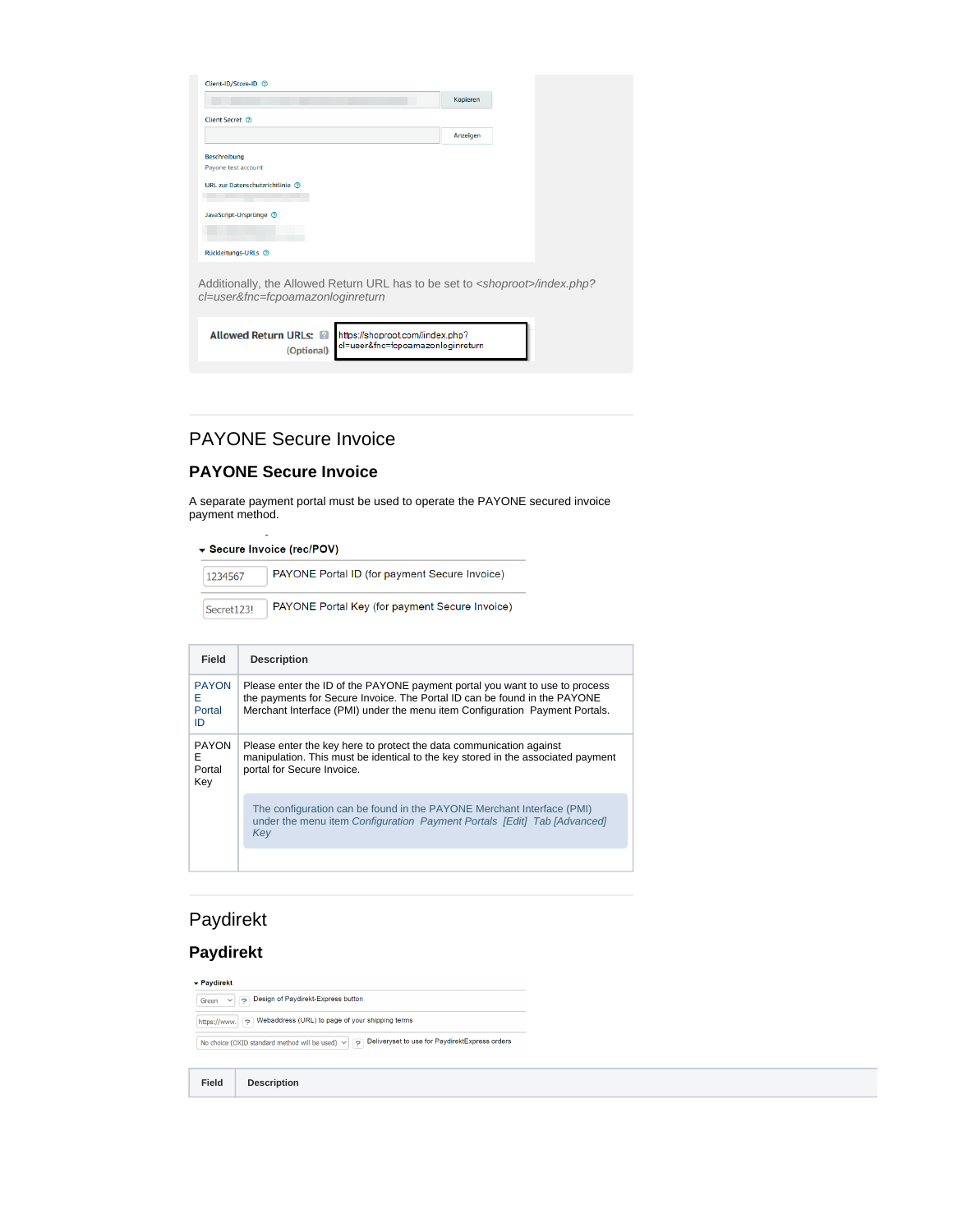

# <span id="page-13-1"></span><span id="page-13-0"></span>6

# Editing the orders

Orders placed via the PAYONE Extension for Oxid are listed as usual in the order overview of Oxid. Order processing differs depending on the authorization method used to process the order.

### **Capture**

Orders placed using the authorization method "Preauthorization" are given the status "On Hold" after the order has been placed.Only a status change to "Processing" activates the claim on the PAYONE platform and initiates (where possible) the collection of funds. Set the status to "Processing" and click on the blue "Update" button on the right.The collection is then initiated on the PAYONE platform.

### Refund

Credit notes use the familiar Oxid credit note process. A click on the button "Refund" in the order opens the menu for credit notes.Here you can enter the amount credited and a reason. Important: "Refund manually" does not credit the money on the payment method, but only in Oxid. Use this option only if you do not want to transfer money back or if you use other ways than the PAYONE platform.

<span id="page-13-3"></span><span id="page-13-2"></span>

# Extended configurations

Here you will find separate setting options that allow you to customize our plugin more precisely to your needs.

## Protect

Under the menu item PAYONE Protect you can configure credit and address checks as well as bank account checks.

#### **Operating Mode**

```
Betriebsmodus
```
C Livemodus  $\odot$  Testmodus  $\overline{\mathcal{E}}$ 

Here you can specify for the credit standing check whether the checks are carried out in test or live mode.

The Protect module must be enabled for your merchant account to use these options. Incorrect configuration leads to unwanted interruptions in the checkout process.

#### **Credit Assessment**

Here you can specify whether and in what form creditworthiness checks are to be carried out during the checkout process.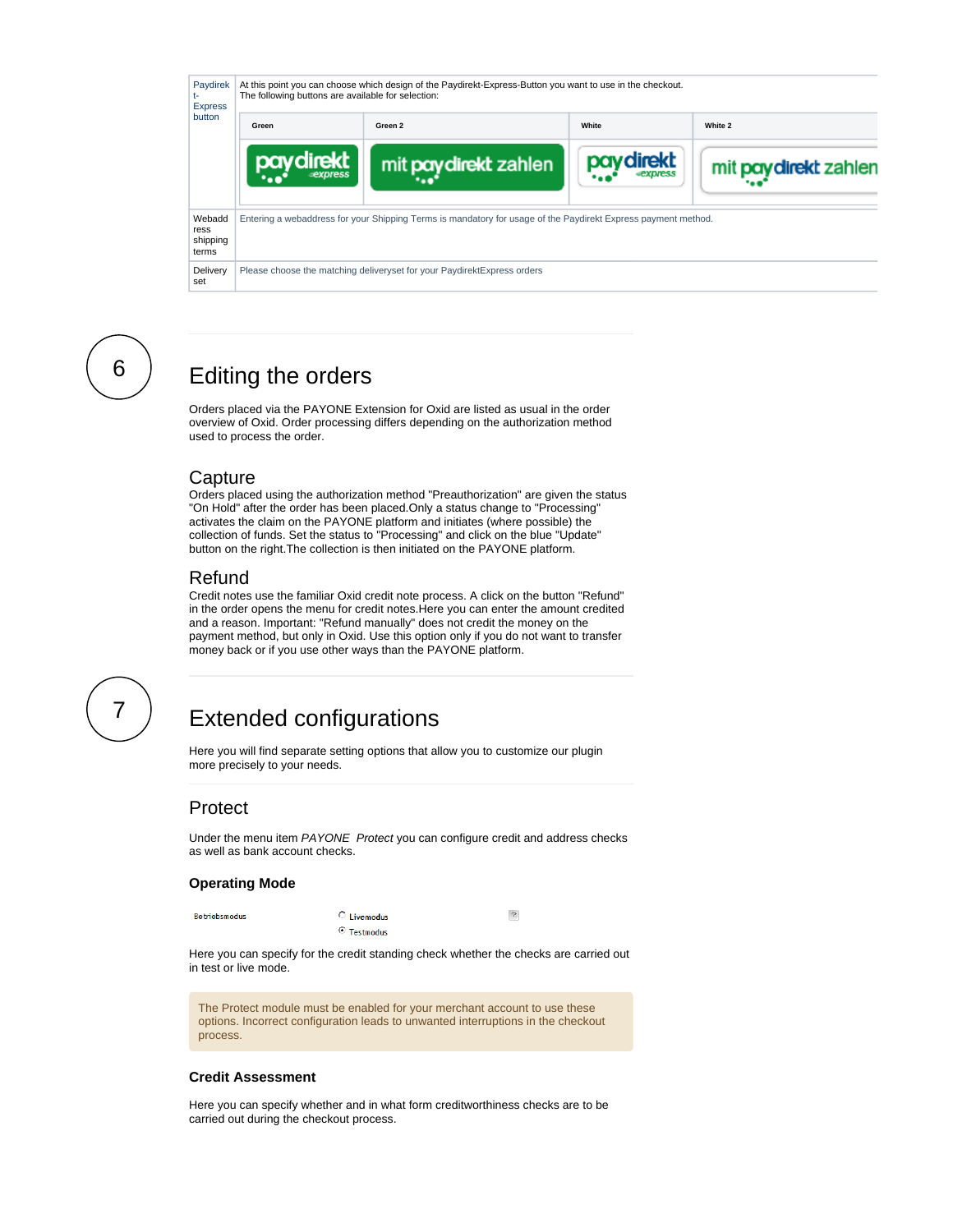| Consumerscore check                                      | $\bigcirc$ Do not perform comsumer score check<br>$\bigcirc$ Infoscore (Hard features)<br>○ Infoscore (Al features)<br>$\bigcirc$ Infoscore (Al features + Consumerscore)<br>Roniversum VERITA Score | ?<br>P<br>?<br>P |
|----------------------------------------------------------|------------------------------------------------------------------------------------------------------------------------------------------------------------------------------------------------------|------------------|
| Moment of consumerscore                                  | ● Before paymenttype selection<br>After paymenttype selection                                                                                                                                        |                  |
| Lifetime credit check in days                            | 0                                                                                                                                                                                                    | P                |
| Credit check up from minimum value of goods $(\epsilon)$ |                                                                                                                                                                                                      | ?                |
| Standard credit index                                    |                                                                                                                                                                                                      | P                |

| Field                                                                              | <b>Description</b>                                                                                                                                                                                                                                                                                                                                                                                                                                                                                                                                                                                                                                                                                                                                                                                                                                                                                                                                                                                                                     |
|------------------------------------------------------------------------------------|----------------------------------------------------------------------------------------------------------------------------------------------------------------------------------------------------------------------------------------------------------------------------------------------------------------------------------------------------------------------------------------------------------------------------------------------------------------------------------------------------------------------------------------------------------------------------------------------------------------------------------------------------------------------------------------------------------------------------------------------------------------------------------------------------------------------------------------------------------------------------------------------------------------------------------------------------------------------------------------------------------------------------------------|
| Consu<br>merscor<br>e<br>check                                                     | Do no perform consumer score check - no request is made to the<br>PAYONE platform.<br>Infoscore (Hard features) - Checking for hard characteristics via infoscore<br>(e.g. consumer insolvency proceedings, arrest warrant for affidavit or<br>enforcement of affidavit)<br>Infoscore (All features) - Examination for so-called "hard" negative<br>features (see above) and "medium" negative features (e.g. order for<br>payment order, enforcement order or enforcement) and "soft" negative<br>features (e.g. collection dunning procedure initiated, continuation of out-of-<br>court collection dunning procedure after partial payment, discontinuation of<br>out-of-court collection dunning procedure due to hopelessness)<br>• Infoscore (All features + Boniscore) - Checking for all characteristics (see<br>above) and delivery of the BoniScore, which as a score value enables a<br>higher selectivity for existing negative characteristics.<br><b>Boniverse VERITA Score - Check for VERITA-Scores via Boniversum</b> |
| Moment<br>of<br>consum<br>erscore                                                  | • Before paymenttype selection<br>• After paymenttype selection - you can select the creditworthiness index<br>for the payment type so that a check is only carried out for certain payment<br>types.                                                                                                                                                                                                                                                                                                                                                                                                                                                                                                                                                                                                                                                                                                                                                                                                                                  |
| Lifetime<br>credit<br>check<br>in days                                             | Number of days for which the credit standing value returned is valid. No new<br>credit checks will be carried out for the set period for the relevant shop buyer /<br>user until the set period expires. If this field is empty, a request is always made.                                                                                                                                                                                                                                                                                                                                                                                                                                                                                                                                                                                                                                                                                                                                                                             |
| Credit<br>check<br><b>up</b><br>from<br>minimu<br>m<br>value<br>of<br>goods<br>(€) | Market-basket value from which a credit check is carried out. If this field is empty,<br>a request is always made.                                                                                                                                                                                                                                                                                                                                                                                                                                                                                                                                                                                                                                                                                                                                                                                                                                                                                                                     |
| <b>Standar</b><br>d credit<br>index                                                | The customer receives this credit rating index when he registers.<br>Purpose: If the customer has not yet been checked and the check only takes<br>place above a certain goods value, this is the credit rating index which is taken<br>into account until the first actual check. If this field remains empty, the OXID<br>standard is set (1000).                                                                                                                                                                                                                                                                                                                                                                                                                                                                                                                                                                                                                                                                                    |

Please make the settings for the credit check with caution. Incorrect configurations can result in errors in the checkout process and unwanted costs due to an increased number of queries and an unnecessarily high risk of payment defaults. You should only use the credit standing check for payment types that entail a payment default risk for you (such as open invoices or direct debits). You configure this via the setting "Credit rating index" in the configuration of the respective payment type. You should also indicate in your shop in an appropriate manner that you are conducting credit checks via infoscore Consumer Data GmbH.

#### **Address Validation**

Here you can specify whether and in what form the address checks should be performed and how the OXID eShop should behave if certain results apply.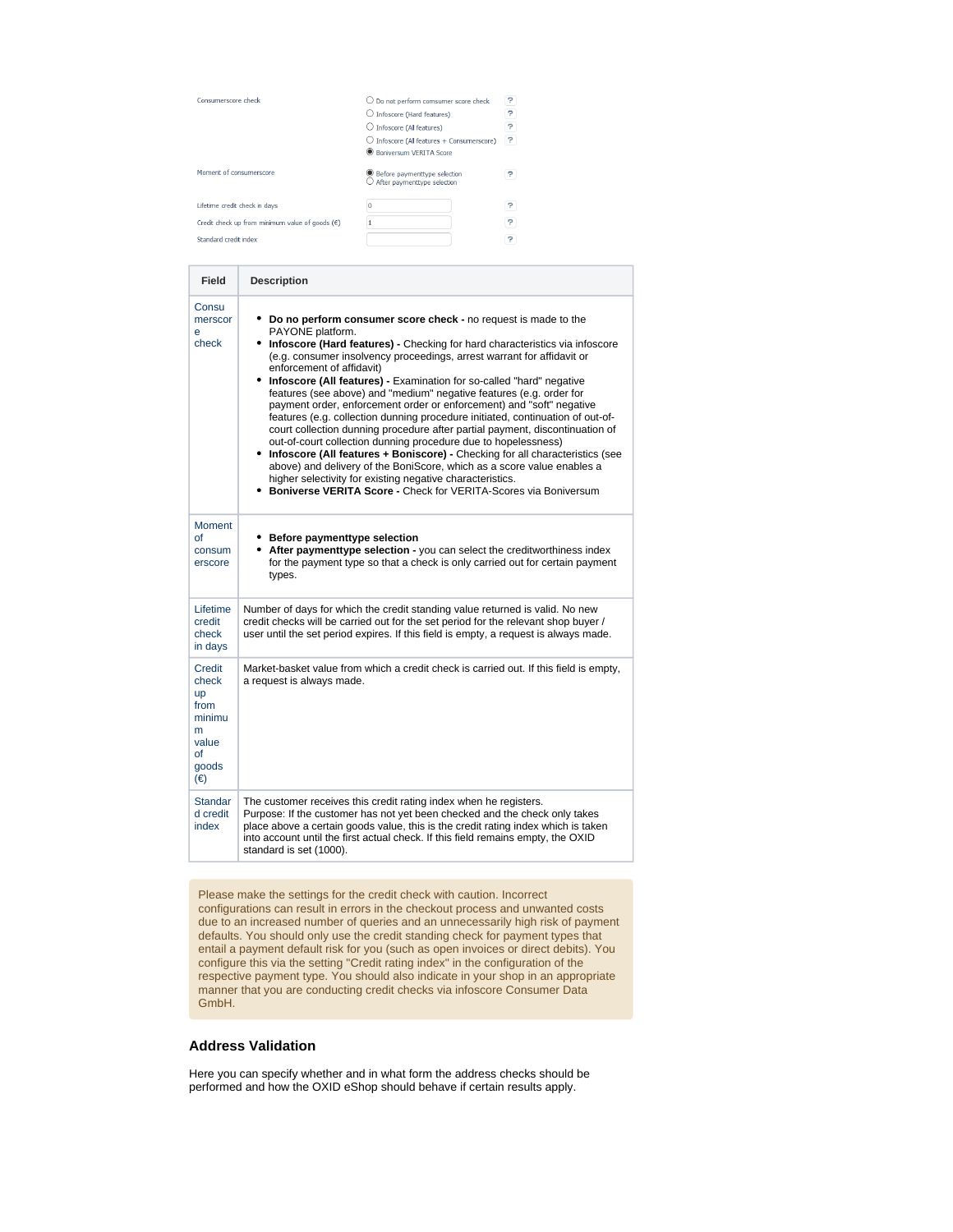Addresscheck

Personstatus deduction handing

| $\bigcirc$ Do not perform addresscheck                                   | P                      |
|--------------------------------------------------------------------------|------------------------|
| C) AddressCheck Rasic                                                    | P                      |
| <b>C</b> AddressCheck Person                                             | P                      |
| Roniversum Addresscheck Rasic                                            |                        |
| (.) Boniversum Addresscheck Person                                       |                        |
| Personstatus                                                             | Deduction <sub>2</sub> |
| person can be confirmed for this address 0                               |                        |
| surname known                                                            | 150                    |
| first name & surname unknown                                             | 300                    |
| ambiguity in name and address                                            | 250                    |
| cannot be delvered                                                       | 400                    |
| person deceased                                                          | 500                    |
| postal address details are incorrect                                     | 400                    |
|                                                                          |                        |
| Commit corrected addresses                                               | 7                      |
| Check delivery address                                                   | P                      |
| If postal address is incorrect, users wil be sent back to the user form. |                        |

| Field                                                                                      | <b>Description</b>                                                                                                                                                                                                                                                                                                                                                                                                                                                                                                                                                                                                                                                                                                                   |
|--------------------------------------------------------------------------------------------|--------------------------------------------------------------------------------------------------------------------------------------------------------------------------------------------------------------------------------------------------------------------------------------------------------------------------------------------------------------------------------------------------------------------------------------------------------------------------------------------------------------------------------------------------------------------------------------------------------------------------------------------------------------------------------------------------------------------------------------|
| Addressche<br>ck                                                                           | • Do not perform addresscheck - No address check is performed.<br>• AddressCheck Basic - Address check for existence (street number,<br>postcode, city, country) as well as addition and correction of address<br>(possible for addresses from Germany, Austria, Switzerland, the<br>Netherlands, Belgium, Luxembourg, France, Italy, Spain, Portugal,<br>Denmark, Sweden, Finland, Norway, Poland, Slovakia, Czech<br>Republic, Hungary, USA, Canada).<br>• AddressCheck Person - Checking whether the person is known at the<br>address given, checking the existence of the address and<br>supplementing and correcting the address (Germany only).<br>• Boniversum Addresscheck Basic<br><b>• Boniversum Addresscheck Person</b> |
| Commit<br>corrected<br>addresses                                                           | An address corrected by the PAYONE platform is adopted                                                                                                                                                                                                                                                                                                                                                                                                                                                                                                                                                                                                                                                                               |
| Check<br>delivery<br>address                                                               | A different delivery address will also be checked on the basis of the selected<br>address check.                                                                                                                                                                                                                                                                                                                                                                                                                                                                                                                                                                                                                                     |
|                                                                                            | If the option "Apply corrected address" is selected, corrected delivery<br>addresses will also be applied.                                                                                                                                                                                                                                                                                                                                                                                                                                                                                                                                                                                                                           |
| If postal<br>address is<br>incorrect.<br>users will<br>be sent<br>back to the<br>user form | If the described condition applies, the user is asked again to enter his invoice<br>/delivery data in the checkout.                                                                                                                                                                                                                                                                                                                                                                                                                                                                                                                                                                                                                  |

#### **Bank details check**

Here you can configure whether and in what form bank details should be checked during the checkout process when the payment type Direct Debit is selected.

Check bank account

 $\begin{array}{ll} \bigcirc \hspace{-3.5mm} \bigcirc \hspace{-3.5mm} \bigcirc \hspace{-3.5mm} \text{Inactive} \ \bigcirc \hspace{-3.5mm} \bigcirc \hspace{-3.5mm} \text{Active}, \ \bigcirc \hspace{-3.5mm} \bigcirc \hspace{-3.5mm} \text{Active}, \ \bigcirc \hspace{-3.5mm} \text{PActive}, \ \bigcirc \hspace{-3.5mm} \text{simple} \hspace{-3.5mm} \text{methed for germany} \big) \end{array}$  $\overline{P}$ 

**Field Description**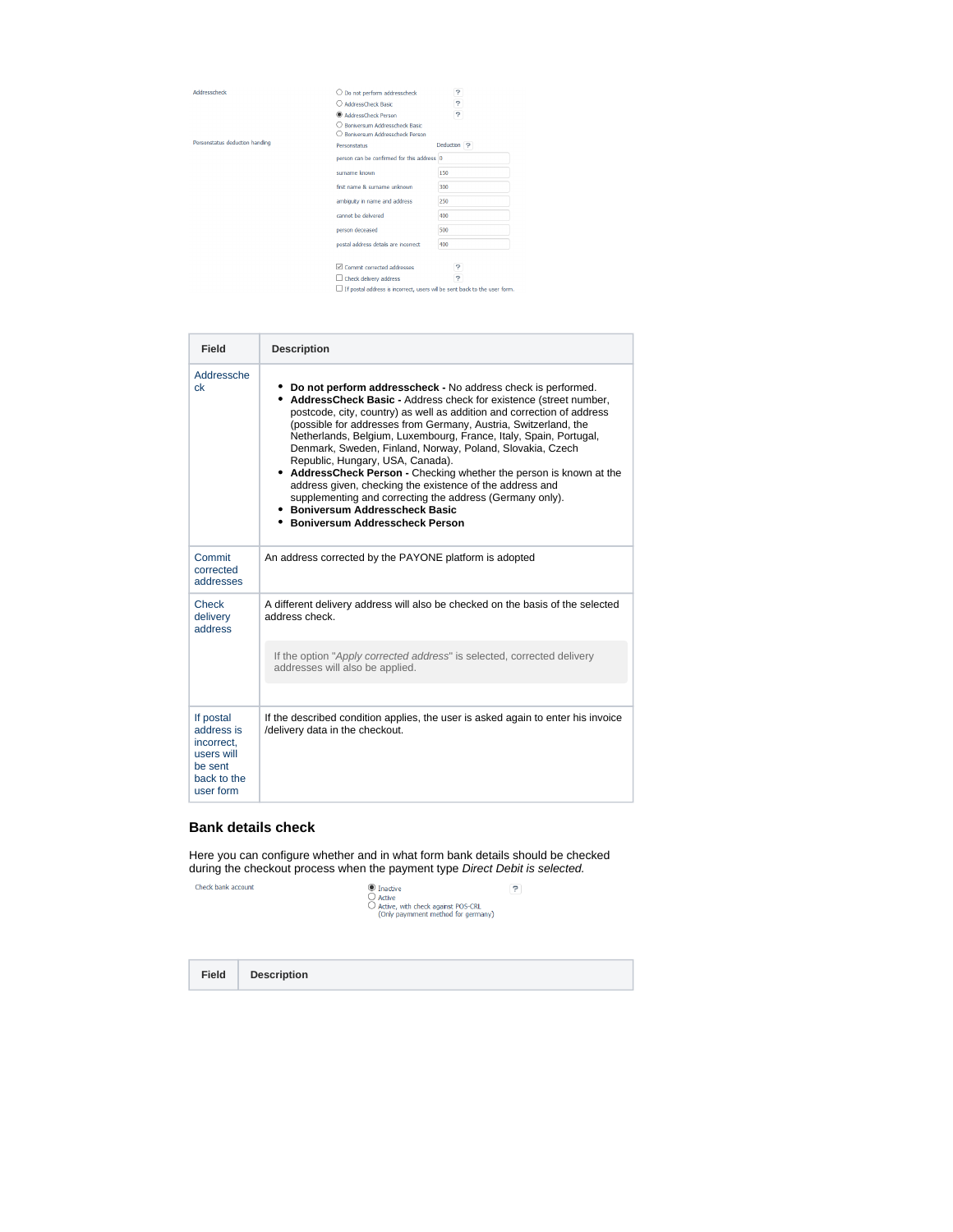

# Transaction Status redirects

### **Transaction Status redirects**

#### Transaction status redirects

No logs (Default)  $\vee$   $\boxed{?}$  Logging of transactionstatus redirects P Method of statusmessage redirecting Direct redirect (Standard) 7 Timeout in seconds for direct redirects  $10<sup>10</sup>$ 

| Field                               | <b>Description</b>                                                                                                                                                                                                                                                                                                                                                                                                                                                                                            |
|-------------------------------------|---------------------------------------------------------------------------------------------------------------------------------------------------------------------------------------------------------------------------------------------------------------------------------------------------------------------------------------------------------------------------------------------------------------------------------------------------------------------------------------------------------------|
| Logs                                | With this option activated, you can log activity of transactionstatus redirects.<br>Content of this logging are landing in file fopo message forwarding. log in your<br>shops log folder.                                                                                                                                                                                                                                                                                                                     |
| Redirec<br>$^{\dagger -}$<br>Method | <b>Direct redirect</b> - Using this method will directly redirect the transaction after<br>receiving it. This mode offers a high redirection speed and a moderate transaction<br>security.<br><b>Delayed by Cronjob - Instead of directly redirecting the statusmessage, this</b><br>method collects incoming messages and will redirect them aftery calling a<br>cronjob. This mode offers a very high transaction security. The speed of<br>redirecting statusmessages depends on the setup of your server. |
| Timeout                             | For offering direct redirects without any interruptions, there is a need for having a<br>timout for mode "Direct redirects".                                                                                                                                                                                                                                                                                                                                                                                  |

Transaction Status Forwarding

# **Transaction Status Forwarding**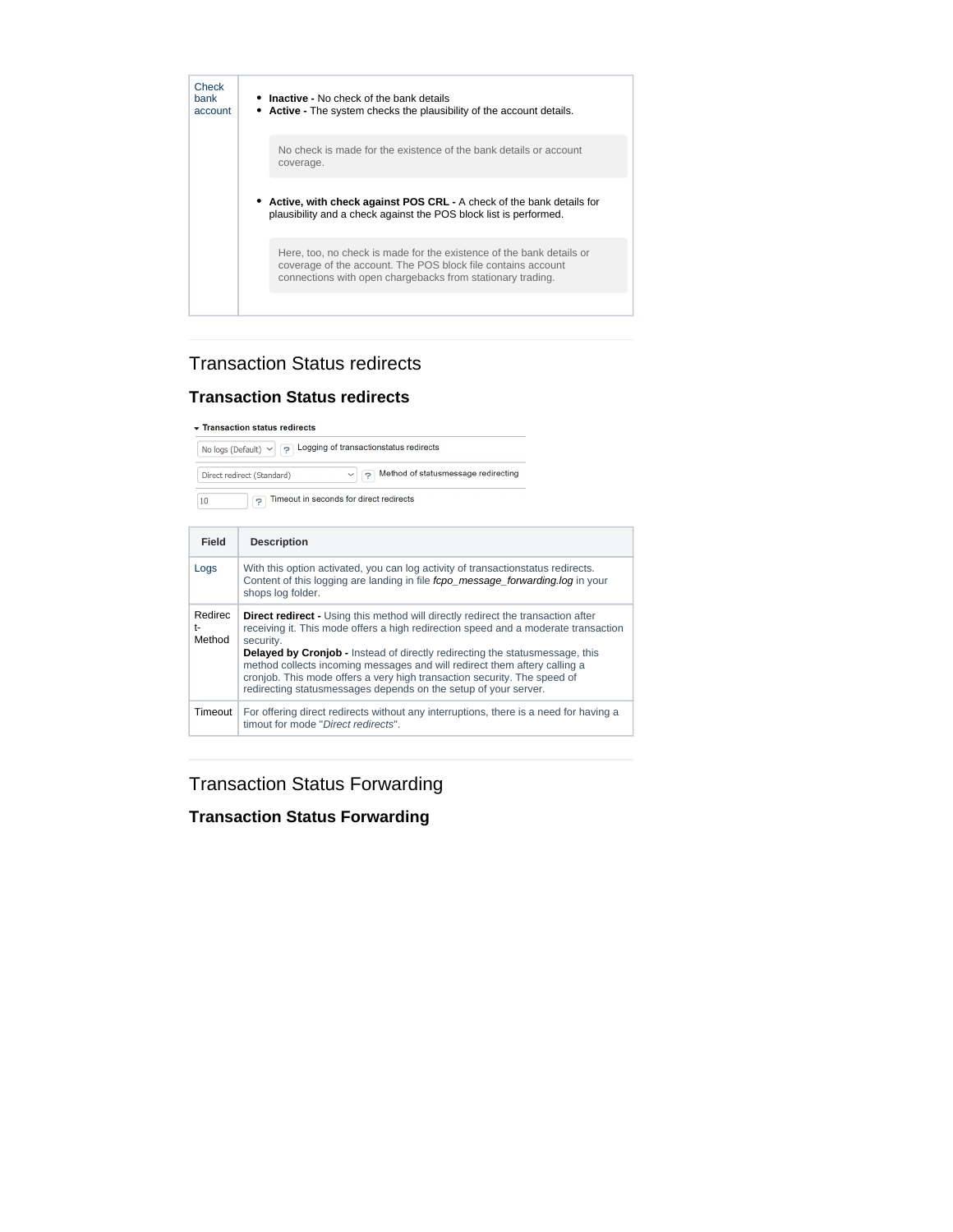

Transaction status forwarding enables you to transfer the payment status to other systems, such as Materials Management or Logistics.

Transactionsstatus - forwarding

| eutets         |              | URI                                                                 | timeout |          |
|----------------|--------------|---------------------------------------------------------------------|---------|----------|
| appointed      | $\checkmark$ | http://pt.payment@ac.in/in/ortation.php?ideg=codibirenter=02.bin    | 20      | X delete |
| appointed      | $\checkmark$ | Watchestone offer deforbation problem-emberson-4238.                | 20      | X delete |
| capture        | $\checkmark$ | No lisioner che detetopas deldo politico collectioni di la          | 20      | X delete |
| naid           | $\backsim$   | http://pi.pageor.chips.de/aphatustus.php?sin.p.co.pilkumsian.ck/.hk | 20      | X delete |
| underpaid      | $\checkmark$ | Ma slegaçõe elles de obtables publica-collective-4034               | 20      | X delete |
| cancelation    | $\checkmark$ | http://p.panen-effici-de/by/bottess.php?shap-codition.com/=02d-     | 20      | X delete |
| refund         | $\sim$       | Hip Sponsore office adherent any physical condition provided        | 20      | X delete |
| debit          | $\vee$       | Maximum on the defect state publica-induces of his                  | 20      | X delete |
| reminder       | $\checkmark$ | Mischusen discussions and the entire at 16                          | 20      | X delete |
| vauthorization | $\checkmark$ | http://p.pa.ons-dRos-br/ty/octata.phpt/vign-sedat-acan-triple       | 20      | X delete |
| vsettlement    | $\sim$       | No tipusyon official details and postup residence in table          | 20      | X delete |
| transfer       | $\checkmark$ | http://p.papers-dRos-bulty/octatos-php?shap=swdtt-econo-410-b-      | 20      | X delete |
| <b>nvoice</b>  | $\checkmark$ | Mische payment Cardy before and the conditions will be              | 20      | X delete |

 $\begin{tabular}{|c|c|} \hline \textbf{Save} & \textbf{add} \end{tabular}$ 

| Field      | <b>Description</b>                                                                                  |
|------------|-----------------------------------------------------------------------------------------------------|
| status     | The status sent by PAYONE.                                                                          |
| <b>URL</b> | Enter the receive URL to which the status is to be forwarded.                                       |
| timeout    | Number of seconds to wait until the status is accepted.                                             |
| Delete     | Here you can delete the respective forwarding.                                                      |
| Save       | Saving saves all redirects in the database.                                                         |
| Add        | You can add as many redirects as you like. Also multiple forwarding for one and<br>the same status. |

Transaction Status Mapping

### **Transaction Status Mapping**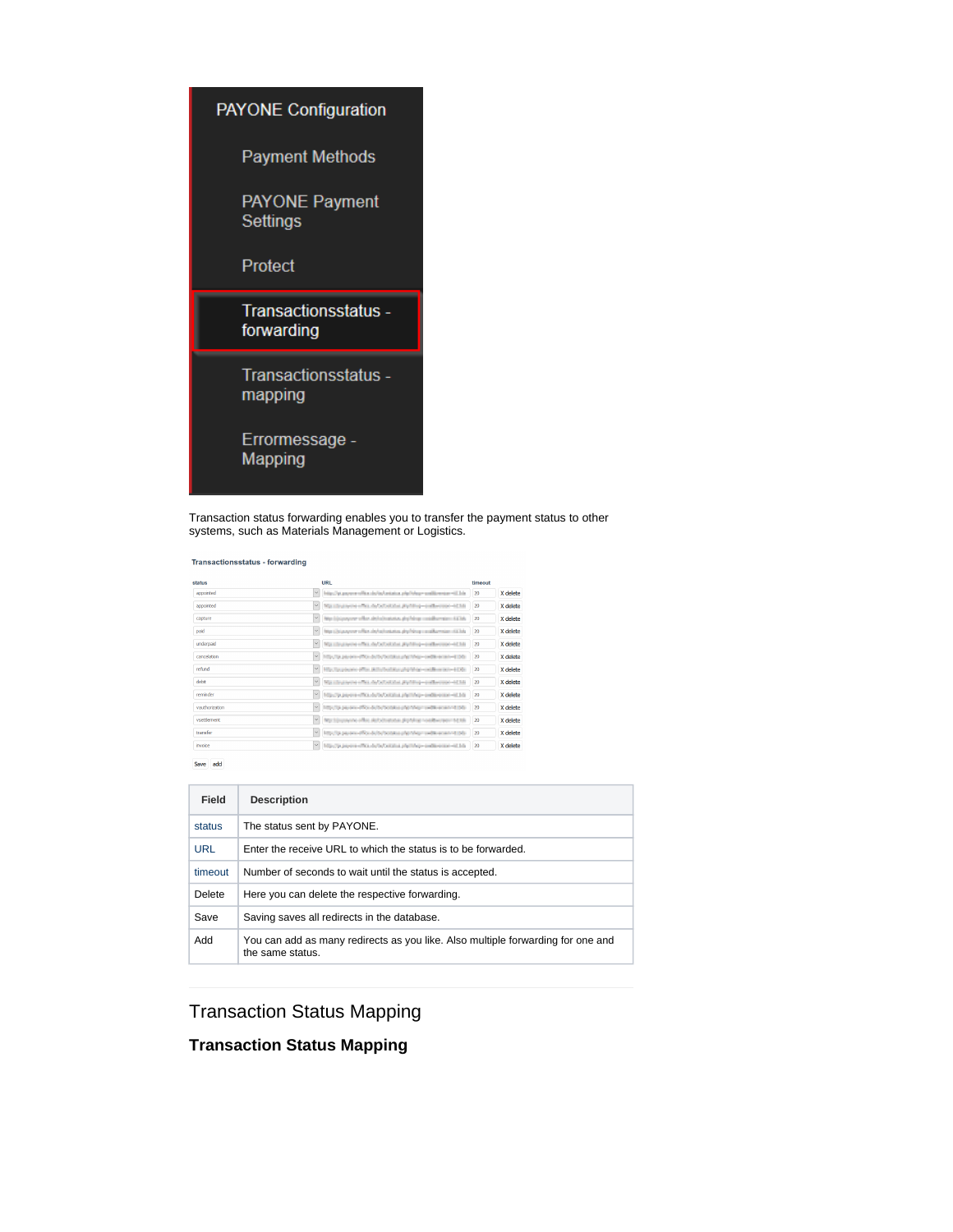

The transaction status mapping is used to use the PAYONE status in order to have the orders processed according to your needs in an appropriate shop status.

#### Transactionsstatus - mapping

| $\vee$<br>PayPal                |                                | shop - status                    |
|---------------------------------|--------------------------------|----------------------------------|
| appointed                       | $\overline{\mathbf{v}}$<br>New | кv.<br>X delete                  |
| $\vee$<br>PayPal<br>capture     | $\checkmark$<br>Finished       | $\ddot{\phantom{1}}$<br>X delete |
| $\vee$<br>PayPal<br>paid        | Finished<br>$\checkmark$       | $\ddot{\phantom{0}}$<br>X delete |
| $\vee$<br>PayPal<br>cancelation | $\ddot{}$<br>Problems          | $\vee$<br>X delete               |
| $\vee$<br>PayPal<br>debit       | Finished<br>$\vee$             | $\mathcal{A}$<br>X delete        |

Save add

| Field                       | <b>Description</b>                                                                                                                                                               |
|-----------------------------|----------------------------------------------------------------------------------------------------------------------------------------------------------------------------------|
| paymen<br>t-<br>method      | The payment type for which the mapping is to apply.                                                                                                                              |
| <b>PAYON</b><br>F<br>status | The status sent from PAYONE to the shop.                                                                                                                                         |
| shop-<br>status             | The status that the orders should assume when the configured PAYONE request<br>is processed in the shop.                                                                         |
| delete                      | Here you can delete the respective mapping.                                                                                                                                      |
| Save                        | Saving saves all mappings in the database.                                                                                                                                       |
| add                         | You can add any number of mappings. Please note, however, that only one<br>mapping exists for a payment type and PAYONE status combination. This may<br>lead to inconsistencies. |

# Logs

#### **Logs**

Within the menu item Protocols/Logs you will find all information about processed payments, the communication with the PAYONE platform as well as the order overview.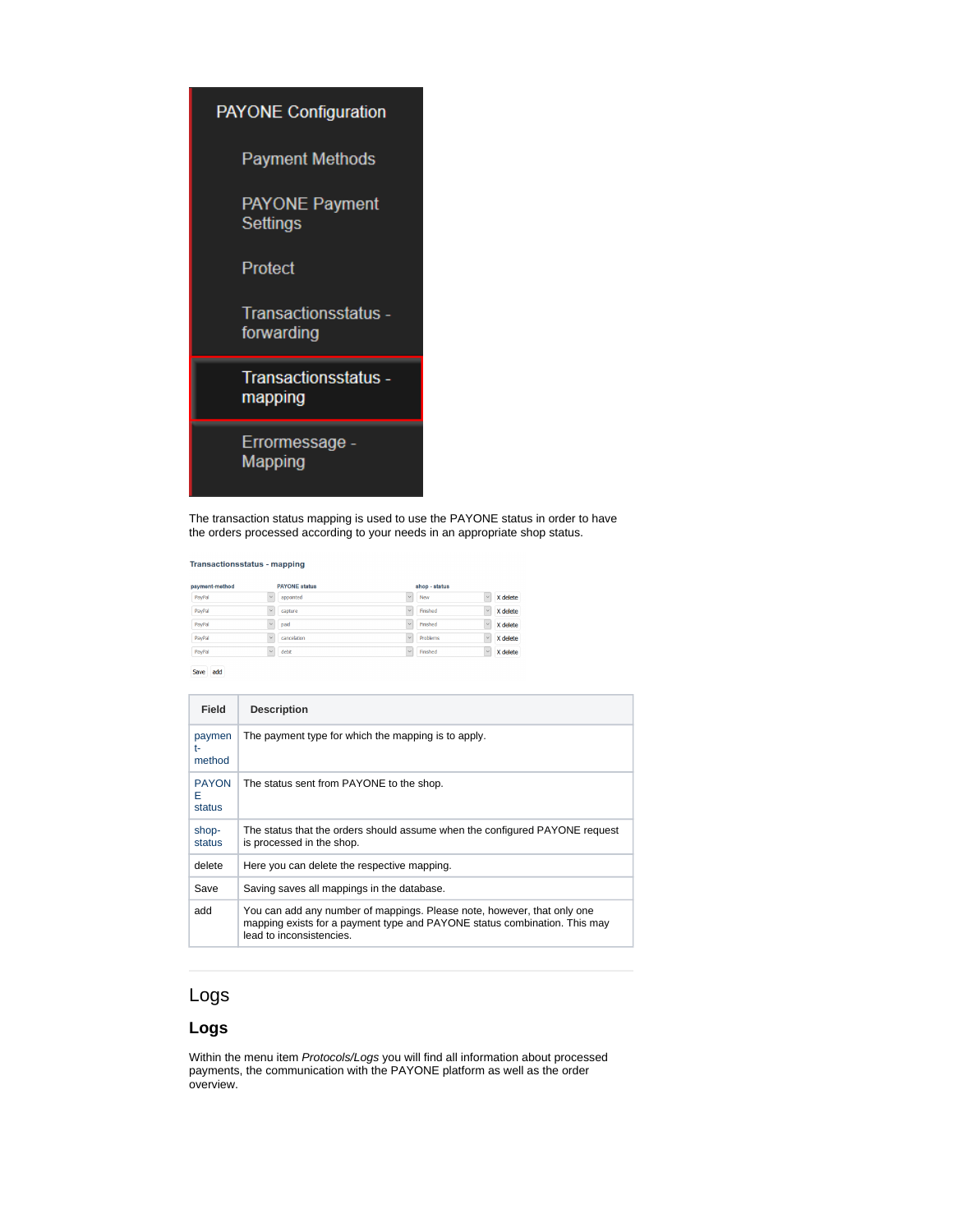| <b>PAYONE Protocols /</b><br>Logs    |  |
|--------------------------------------|--|
| <b>PAYONE</b><br><b>Transactions</b> |  |
| <b>API Logs</b>                      |  |
| Orders                               |  |
|                                      |  |

### **Transactions**

The Transactions submenu item displays notifications received from the OXID eShop of the transaction status of the PAYONE platform for each order and transaction. If there are any errors, you can find out here whether the transaction status was received correctly and what the current status is for a transaction.

| <b>PAYONE Protocols /</b><br>Logs    |
|--------------------------------------|
| <b>PAYONE</b><br><b>Transactions</b> |
| <b>API Logs</b>                      |
| Orders                               |

#### **Overview**

In the overview you can see all received and processed messages of the transaction status of the PAYONE platform. Filter options are available above the individual columns.

| <b>TIMESTAMP</b>           | ORDER NR. | <b>TRANSACTION NUMBER</b> | <b>PAYMENT METHOD</b> | <b>CUSTOMER E-MAIL</b>              | <b>PRICE ANOUNT</b> | <b>STATE</b> |
|----------------------------|-----------|---------------------------|-----------------------|-------------------------------------|---------------------|--------------|
| 2019-05-14 09:14:53        |           | 13134.04                  | w                     | Dennis Arlikans (Biographia com-    | 958.00 FUR          | appointed    |
| 2020/05/14 00:16:54        |           | 1313434                   | иł                    | Grania Schuster Elizabetria com     | 479,00 EUR          | appointed    |
| 2019-05-14 09:21:00        |           | 13134.04                  | w                     | Genela Arthurs-Africanaena com      | 958.00 EUR          | paid         |
| 2019/05/14 09:21:25        |           | 1311/4/34                 | ut                    | Dennis Schlusterditegearers care    | 479,00 EUR          | paid         |
| 2019-05-14 09:23:56        |           | <b>EULTRY</b>             | oth                   | Detects Antiqueters@languageast.com | 389.00 FUR          | appointed    |
| 2010/05/14 09:32:56        |           | 1311, 6511                | fee.                  | Dears, Johannes Maureure, ann.      | 329,00 EUR          | appointed    |
| 2019-05-14 09:36:11        |           | 13189-01                  | fre.                  | Detects Authorized Ministers and    | 229.00 FLR          | paid         |
| <b>PAYONE Transactions</b> |           |                           |                       |                                     |                     |              |

| Field                     | <b>Description</b>                                                                                                                                                                                                                                                                               |
|---------------------------|--------------------------------------------------------------------------------------------------------------------------------------------------------------------------------------------------------------------------------------------------------------------------------------------------|
| time                      | Time at which the transaction status was received                                                                                                                                                                                                                                                |
| order<br>number           | The order number of the order in the OXID eShop.                                                                                                                                                                                                                                                 |
| transact<br>ion<br>number | The unique number of the transaction (TXID). This number is assigned by the<br>PAYONE platform.                                                                                                                                                                                                  |
| paymen<br>method          | The payment type used within this transaction is displayed here.<br>The following abbreviations are possible:<br>elv - Direct debit<br>cc - credit card<br>rec - invoice<br>cod - cash on delivery<br>sb - online bank transfer<br>wit - e-Wallet (e.g. PayPal)<br>fnc - Financing (e.g. Klarna) |
| custom<br>er<br>email     | The e-mail address of the customer that was specified in the order.                                                                                                                                                                                                                              |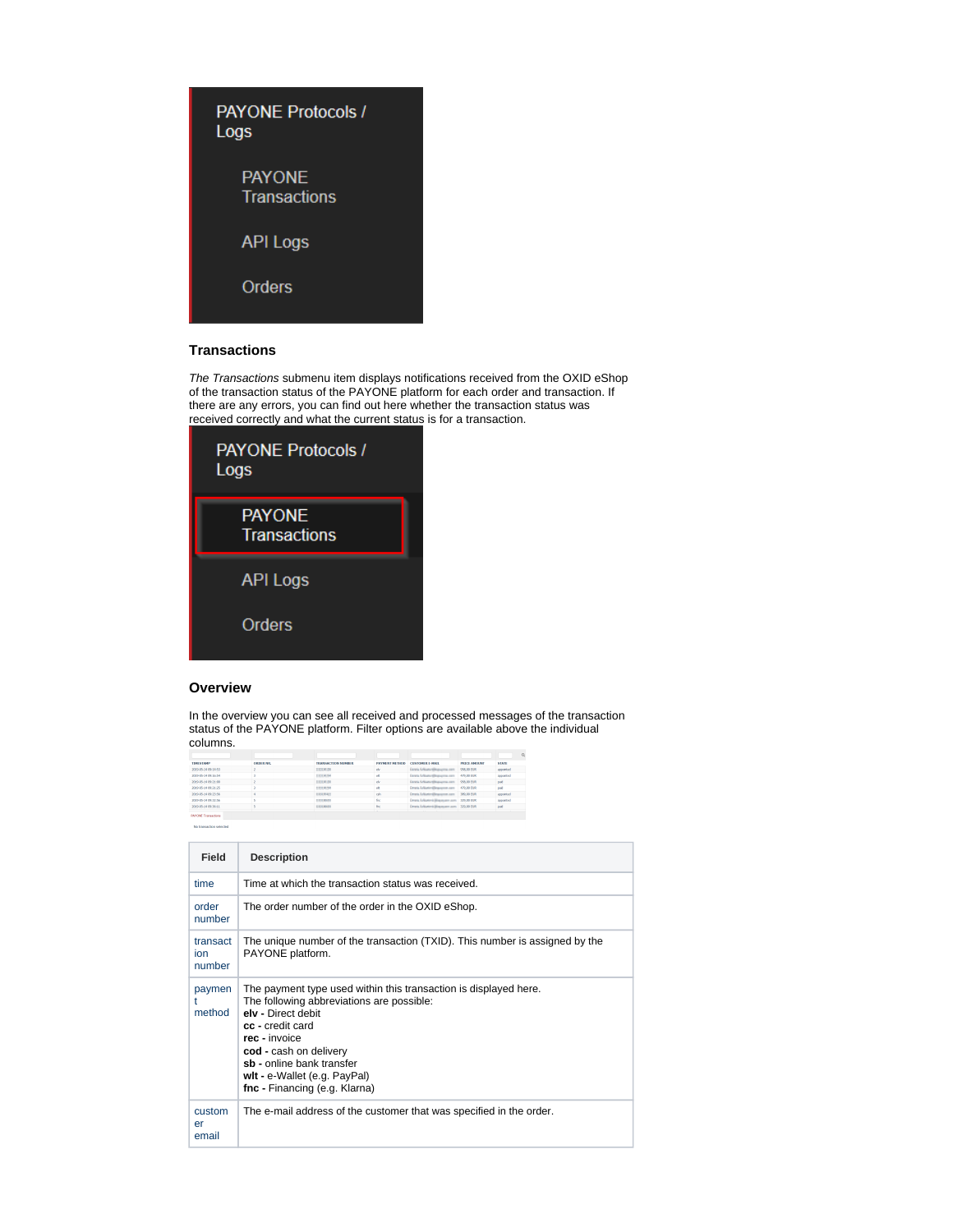| amount | The amount in the currency used.                                                                                                                                                                |
|--------|-------------------------------------------------------------------------------------------------------------------------------------------------------------------------------------------------|
| status | This displays the status transmitted by the transaction status of the PAYONE<br>platform.                                                                                                       |
|        | An explanation of the individual statuses can be found in the technical<br>documentation of the PAYONE platform in the PAYONE Merchant Interface<br>(PMI) under <i>Downloads</i> Documentation. |
|        |                                                                                                                                                                                                 |

#### **Transaction details**

| <b>TIMESTAMP</b>    | <b>ORDER NR.</b>         |
|---------------------|--------------------------|
| 2019-05-14 09:14:53 | $\overline{2}$           |
| 2019-05-14 09:16:54 | 3                        |
| 2019-05-14 09:21:00 | $\overline{\phantom{a}}$ |
| 2019-05-14 09:21:25 | ٦                        |
| 2019-05-14 09:23:56 | 4                        |
| 2019-05-14 09:32:56 | 5                        |
| 2019-05-14 09:36:11 | 5                        |
|                     |                          |

**PAYONE Transactions** 

| <b>TXACTION</b>                   | appointed              |
|-----------------------------------|------------------------|
| <b>PORTALID</b>                   | 2014/15                |
| <b>ATD</b>                        | <b>Alberta</b>         |
| <b>CLEARINGTYPE</b>               | elv                    |
| <b>TXTIME</b>                     | 2019-05-14 09:13:31    |
| <b>CURRENCY</b>                   | <b>EUR</b>             |
| <b>USERID</b>                     | <b><i>STORICAL</i></b> |
| <b>ACCESSNAME</b>                 |                        |
| <b>ACCESSCODE</b>                 |                        |
| <b>MODE</b>                       | test                   |
| <b>PRICE</b>                      | 958                    |
| <b>CLEARING BANKACCOUNTHOLDER</b> |                        |
| <b>CLEARING BANKACCOUNT</b>       |                        |
| <b>CLEARING BANKCODE</b>          |                        |
| CLEARING BANKNAME                 |                        |

After selecting an entry in the overview, you will receive all transmitted transaction status information through the PAYONE platform to your OXID eShop. This allows you to track at any time which data your OXID eShop has received and processed. A detailed explanation of the respective parameters can be found in the technical documentation of the PAYONE platform in the PAYONE Merchant Interface (PMI) under Downloads Documentation.

#### **API logs**

In the submenu API-Logs you will find all requests from the OXID eShop to the PAYONE platform as well as the corresponding answer of the PAYONE platform.

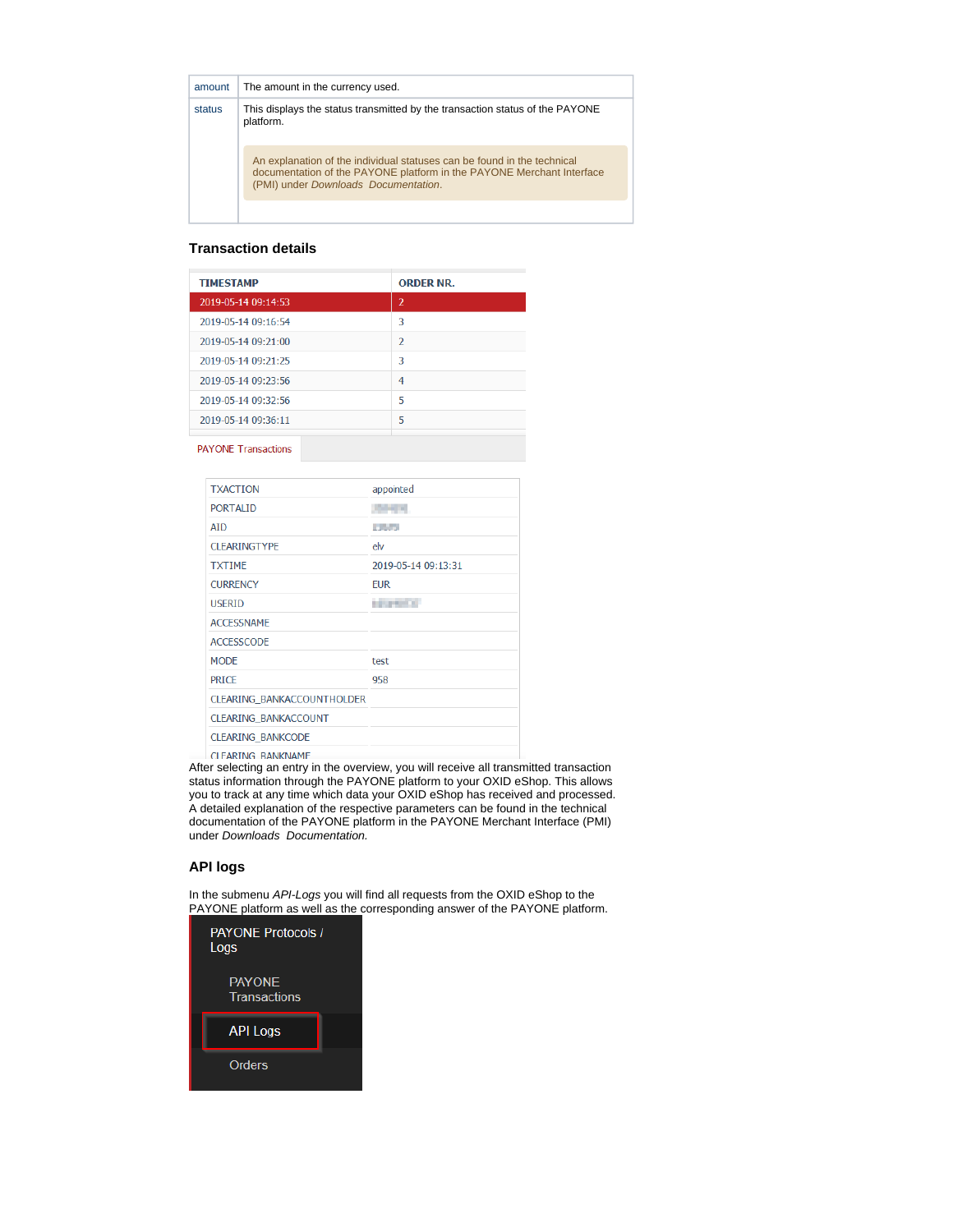The only requests that are not contained in these logs are requests using the Client API. The reason for this is that these requests are sent directly from the buyer's browser (client) to the PAYONE platform for reasons of the Payment Card Industry Data Security Standard based on Ajax technology, so that your OXID eShop does not technically come into contact with sensitive credit card data.

#### **Overview**

In the overview you will find a list of all requests from the OXID eShop to the Server API with basic information. You can filter the display in the column headers by entering search terms.

|                     |           |                        | $\circ$         |
|---------------------|-----------|------------------------|-----------------|
| TIME                | CHANNEL   | <b>REQUEST</b>         | <b>RESPONSE</b> |
| 2019/05/14 08:50:13 | Servesaoi | <i>genericalwinest</i> | <b>ok</b>       |
| 2019-05-14 08:50:12 | Serverapi | genericpayment         | <b>OK</b>       |
| 2019-05-14 08:50:16 | Serverapi | omerical yerses.       | <b>OK</b>       |
| 2019-05-14 09:12:51 | Serverant | managemendate          | <b>APPROVED</b> |
| 2019-05-14 09:13:13 | Serverapi | autorization           | <b>APPROVED</b> |
| 2019-05-14 09:13:15 | Serverant | gettle                 | <b>ERROR</b>    |
| 2019-05-14 09:13:59 | Serverapi | otherical virtuals.    | <b>OK</b>       |

The entire content of the Request and Response columns is searched. The content is described in more detail in the API Log Details.

| Field        | <b>Description</b>                                                          |
|--------------|-----------------------------------------------------------------------------|
| time         | Time of the request.                                                        |
| channel      | The channel used.                                                           |
| request      | Type of request.                                                            |
| respons<br>е | Parameter "status" from the response of the PAYONE platform to the request. |

#### **API Log Details**

| <b>API Logs</b>                       |                            |
|---------------------------------------|----------------------------|
| <b>REQUEST:</b>                       |                            |
| add_paydata[action]                   | profile                    |
|                                       |                            |
| aid<br>dearingtype                    | 23679<br>fnc               |
| currency                              | <b>EUR</b>                 |
| encoding                              | UTF-8                      |
| fnancingtype                          | <b>RPV</b>                 |
| integrator_name<br>integrator version | oxid<br>CE6.1.2            |
| kev                                   | <b>CALIFORNIA PLANNING</b> |
| mid                                   | 10,000                     |
| mode<br>portald                       | test<br><b>ANGELES</b>     |
| request                               | genericpayment             |

After clicking on one of the requests listed in the overview, you will see all parameters of the request sent to the PAYONE platform as well as the corresponding response from the PAYONE platform.

A detailed explanation of the respective parameters can be found in the technical documentation of the PAYONE platform in the PAYONE Merchant Interface (PMI) under Downloads Documentation.

#### **Orders**

The order overview is a standard functionality of the OXID eShop. The PAYONE tab has been added to this list in order to be able to check the payment status of an order.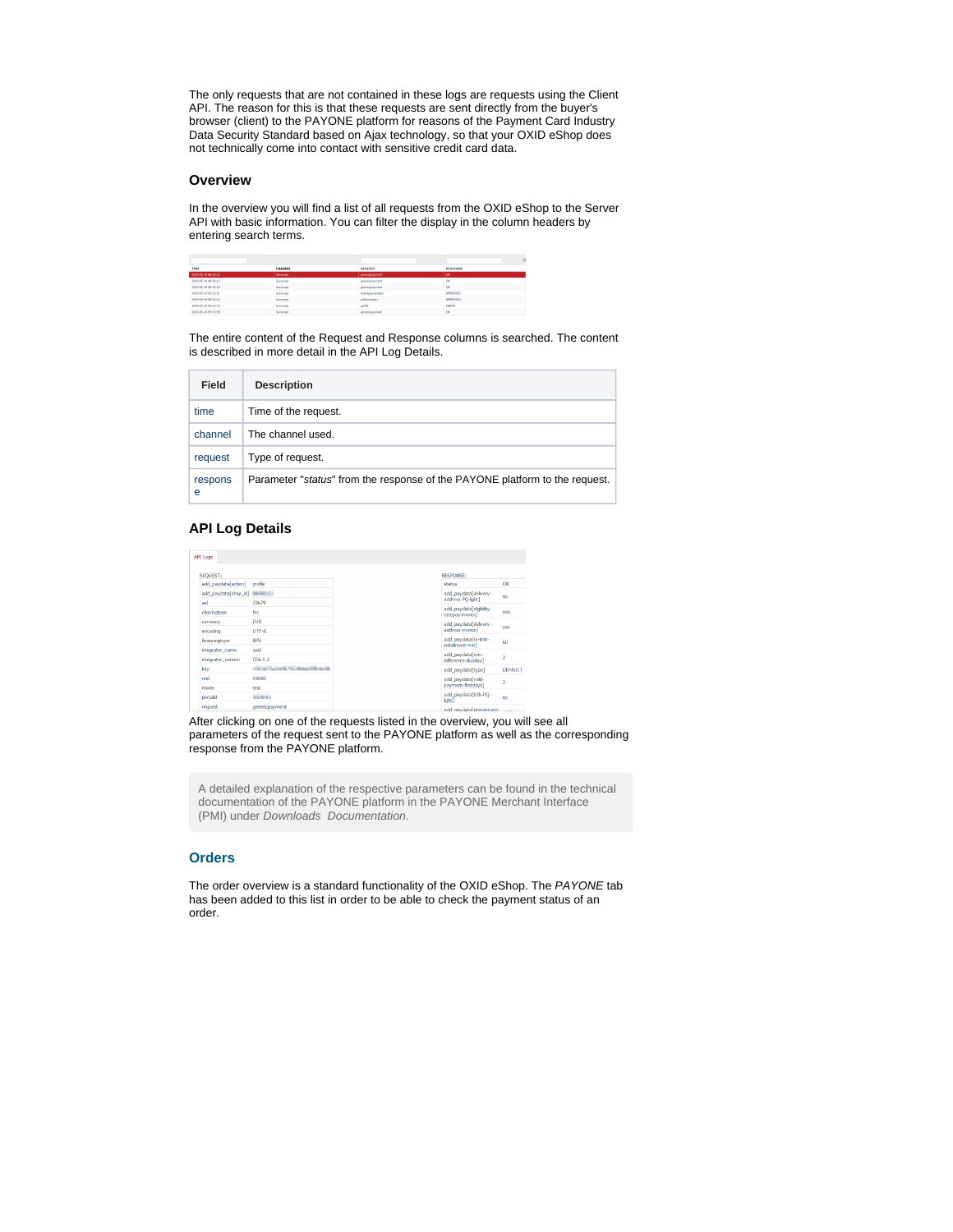

Via the menu item Manage orders Orders, which is available by default in every OXID eShop, the same overview including the PAYONE tab is displayed as under PAYONE Protocols / Logs Orders.

#### **Overview**

In the overview you will find a list of all orders with basic information. As with transactions and API logs, you can filter the display in the column headers by entering search terms.

|                        | New                 | Payment Date        |                            |                   |                  |
|------------------------|---------------------|---------------------|----------------------------|-------------------|------------------|
| <b>PAYONE REE, NR.</b> | <b>ORDER TIME</b>   | <b>PAYMENT DATE</b> | ORDER NO.                  | <b>FIRST NAME</b> | <b>LAST NAME</b> |
| 0155781660831          | 2019/05/14 12:47:49 | 2019-05-14 12:49:56 | 77                         | Celas             | Ceren            |
| 0155761660630          | 2010/05/14 12:43:07 | 2029-05-14 12:44:40 | 26                         | three             | <b>Sylo AM</b>   |
| 0155701660829          | 2019-05-14 12:37:16 | 2029-05-14 12:38:50 | 25                         | thro              | <b>Sylo AM</b>   |
| 0155701660628          | 2019-05-14 12:30:27 | 2029-05-14 12:31:51 | 24                         | Pablo             | Probet           |
| 0155701660827          | 2019-05-14 12:24:52 | 2019-05-14 12:27:27 | $\mathbf{z}$               | <b>Dennis</b>     | Tester           |
| 0155781660826          | 2010/05/14 11:00:08 | 0000-00-00-00-00-00 | $\boldsymbol{\mathsf{22}}$ | Dennis            | Tester           |
| <b>ALEXANDERS</b>      | 2010/06/14 11:06:16 | 100805-0010-002     | <b>Sec.</b>                | President         | <b>Yashire</b>   |

| Field                                | <b>Description</b>                                                                                                                            |
|--------------------------------------|-----------------------------------------------------------------------------------------------------------------------------------------------|
| order time                           | Time of order.                                                                                                                                |
| Paid                                 | Time for reporting the payment from the PAYONE platform.                                                                                      |
| Order no.                            | Order number of the OXID eShop.                                                                                                               |
| client                               | Name, first name of the customer.                                                                                                             |
| <b>PAYONE</b><br>reference<br>number | The reference number passed to the PAYONE platform for unique<br>identification. The reference number is stored in the "reference" parameter. |

#### **PAYONE Tab**

In the PAYONE tab you will find the transaction account in the context of the order, in which all receivables and payments are displayed. This is based on the OXID eShop requests via the Server API to the PAYONE platform as well as feedback on the transaction status from the PAYONE platform.

You also have the option of capturing payments for pre-authorized payment transactions and refunds.

| <b>Reference matches</b>                             | 0155781660820<br>333352225<br>Onine-Transfer |         | Transaktionskanto   |                    |            |                              |
|------------------------------------------------------|----------------------------------------------|---------|---------------------|--------------------|------------|------------------------------|
| PAYONE-Transaction Number (txid)<br>Type of Payment: |                                              |         | Tinestano           | Vorsang            | Fanderung  | <b><i><u>Fayment</u></i></b> |
| Debit                                                |                                              |         | 2019-05-14 10:58:26 | Reservation        | 479,00 EUR |                              |
| Bankaccount (estimal) - show                         |                                              |         | 2019-05-14 11:05:10 | Receipt of payment |            | 479,00 EUR                   |
| <b>Betrag in EUR</b>                                 | 0.00                                         | Execute |                     |                    |            | Ralance: 0.00 FU             |
|                                                      |                                              |         |                     |                    |            |                              |

| Field                                                   | <b>Description</b>                                                                                                                            |
|---------------------------------------------------------|-----------------------------------------------------------------------------------------------------------------------------------------------|
| referen<br><b>ce</b><br>number                          | The reference number passed to the PAYONE platform for unique identification.<br>The reference number is stored in the "reference" parameter. |
| <b>PAYON</b><br>Е<br><b>Process</b><br>number<br>(TXID) | The transaction number under which the transaction was processed in the<br>PAYONE platform.                                                   |
| method<br>of<br>paymen                                  | Payment type with which the order was executed.                                                                                               |